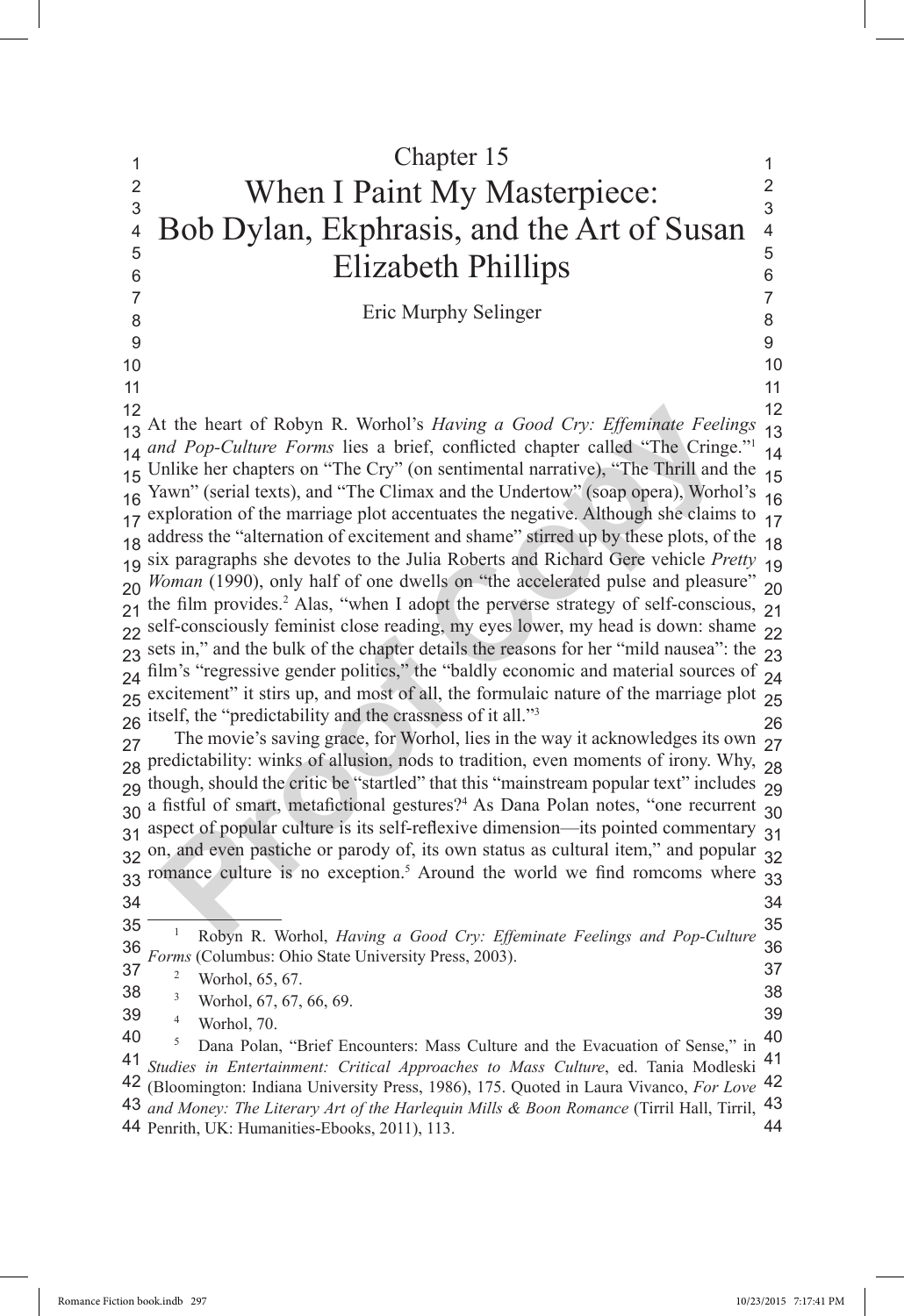$\overline{2}$   $\overline{Q}$  *Na* [2008]), pop hits where the singer swears she "love[s] you like a love song" 2 (Selena Gomez & The Scene, 2011), TV dramas where lovers muse about what  $\frac{3}{2}$ would come between them—amnesia? A fatal disease?—if they were lovers in a  $\frac{1}{4}$ 5 TV drama (the Korean *Dal-Ja's Spring* [*Dalja-ui Bom*, 2007], episode 16). Worhol may say that *Pretty Woman*'s "persistent reminder that this narrative exists in a  $\frac{1}{6}$ tradition of marriage plots" is, itself, a "subtle kind of shaming," but surely it's  $\frac{7}{1}$ meant to elicit a smile of recognition, to *flatter* the viewer, or at least to let her feel a also the intellectual pleasure of making connections and spotting differences that 10 To Roberts, the "system" of any genre is the framework of expectations that 12 lets us recognize surprises: odd pacing, a plot twist, new narrative texture, a 13 shift in timbre or tone. "Genre reading is system reading," Roberts writes, and 14 experienced readers notice not only the dialogue between some new instance in a 15 genre and those before it, but also how the system as a whole evolves in response 16 by every highly conventional art form, from Spenserian stanzas to detective stories 18 to the latest chanteuse's recording of the Great American Songbook.<sup>9</sup> In each case, 19 20<br>to appreciate the figural variation," such that writers, filmmakers, and visual artists 21  $\frac{21}{2}$  are like jazz musicians who give us a familiar melody at the opening of the piece  $\frac{22}{2}$  so that we can understand the variations that follow. We do not listen for that  $_{23}$  another film, *Charade* (1963) on Vivian's (Julia Roberts's) TV. "Evidently in spite 28 <sup>7</sup> Thomas J. Roberts, *An Aesthetics of Junk Fiction* (Athens, GA: University of <sup>40</sup> <sup>1</sup> to coloris, the "system" of any gener is the ratunewato or experiations it<br>at is us recognize surprises: odd pacing, a plot twist, new narrative texture,<br>hift in timbre or tone. "Genre reading is system reading," Rober characters "hate 'romance'" (thus Mala, in the Indian film *Jaane Tu … Ya Jaane*  the emotional comfort of being part of a community of knowledge and feeling, and  $\alpha$ Thomas J. Roberts, in *An Aesthetics of Junk Fiction*, calls "reading in a system."7 to novelty.<sup>8</sup> "The system," then, "is always changing" and this aesthetic is shared Roberts explains, "readers sense the formal scheme as the norm that permits them  $\frac{1}{20}$ melody. We listen for the variations."10 Worhol's "perverse" account of *Pretty Woman*, we might then say, listens mostly for the melody, and when it hears a variation, it doesn't quite know what to do with it. Consider this passage in which the critic notices the closing moments of of itself and its overt project," she muses: *Pretty Woman* reminds us that Audrey Hepburn—that other, earlier *gamine* with the improbably wide smile and the impossibly thin body—and Julia Roberts are functionally the same pretty woman, the same heroine in the same narrative tradition, where marriage is the only possible outcome despite the absurdity of the circumstances leading up to it. It's a long and venerable tradition, a convention linking up such unlikely brides as Shakespeare's Beatrice, Brontë's Jane Eyre, and Eliot's Dorothea Brooke. … The glimpse at the screwball-comic resolution of *Charade* places the self-conscious close reader momentarily outside *Pretty*  Worhol, 68. Georgia Press, 1990), 150. Roberts, 151. <sup>9</sup> Roberts, 151. Roberts, 166.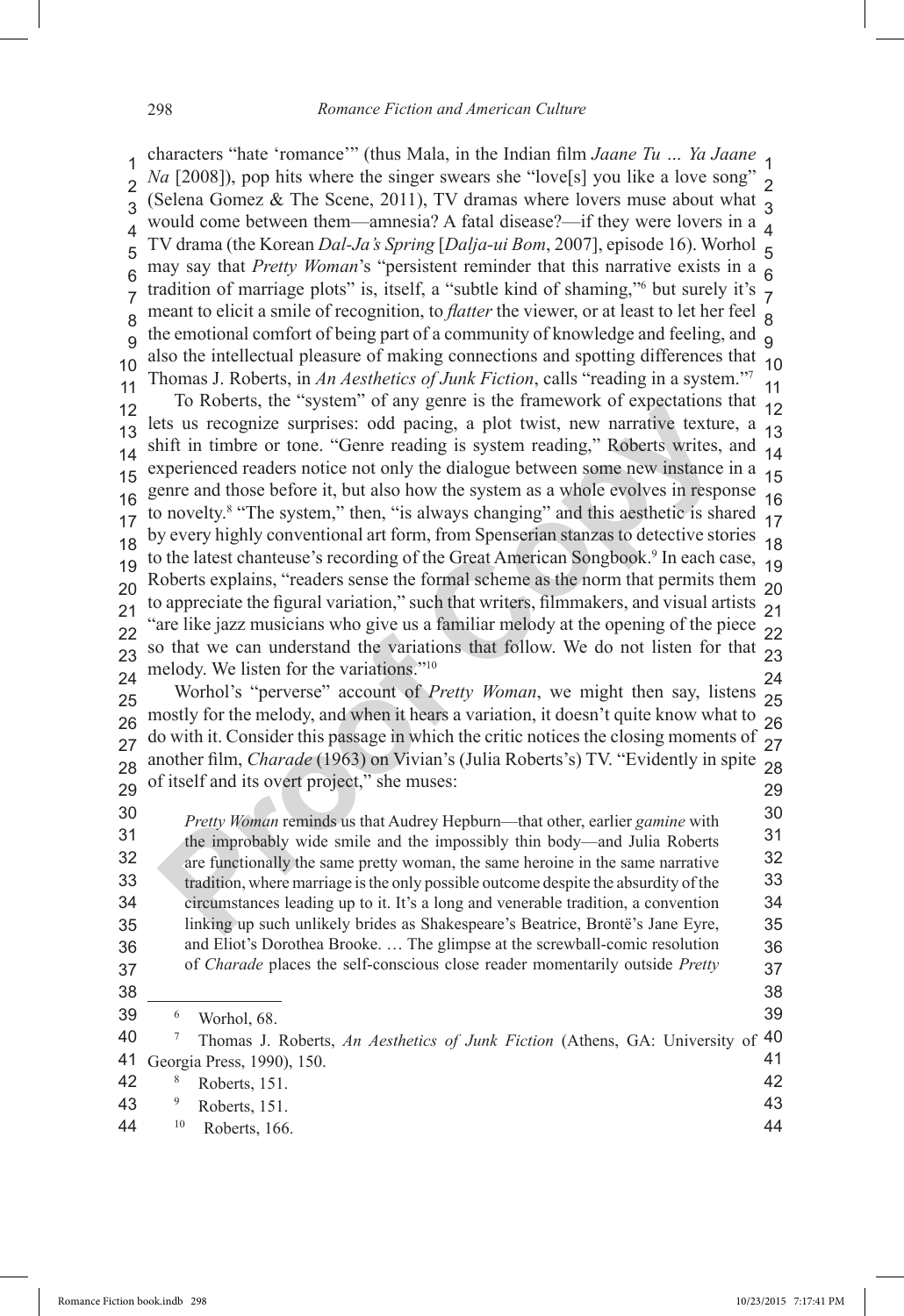*Woman*'s diegesis, inside a critical space where the ironies of the marriage-plot convention come briefly and vividly into the foreground.<sup>11</sup>

 $\overline{1}$  $\overline{2}$ 

123456789 123456789 3 What an unenthusiastic version this is of "reading in a system"! Worhol hears <sup>3</sup>  $\overline{4}$ the formal scheme of the film—the melody, the metrical paradigm, the "long 5 and venerable tradition" it sustains—she notes the "unlikely" connections this 6 tradition affords between "functionally" similar, but substantially different female  $\overline{7}$ characters (imagine Jane Eyre or Dorothea Brooke as a Hollywood prostitute!); 8 and she hazards a quick insight into some of the complexities that the film's 9 allusion to *Charade* might suggest to a thoughtful viewer. What, then, makes her 10 think that all this is done by the film "*in spite of itself and its overt project*"?<sup>12</sup> Even  $\frac{10}{11}$ 11 11 if the scriptwriter and director "builded better than they knew," as Emerson says, 12 12 why should Worhol not give them at least partial credit for the result?<sup>13</sup>

13 <sup>14</sup> "mainstream popular text" is both profoundly conventional ("the same heroine in 15 16 17 18 19 20 21 22 23 Worhol's unspoken assumption seems to be that because this particular <sup>13</sup> 14 15 unabashedly commercial ("the purpose of popular texts is to generate profit" she  $\frac{16}{17}$ 17 nuance, verve: these may belong to the *viewer* of *Pretty Woman*, especially if she <sup>18</sup> is a "perverse" and "self-conscious" close reader, but they are not properties of <sup>19</sup> 20 it whispers that you're not just "liv[ing], however reluctantly, under the sway of  $^{21}$ 22 dominant culture," but defending it, wearing its blazon: *Honi soit qui bien y pense* . 16 I hold no brief for *Pretty Woman* as such. I do, however, have an interest in the <sup>23</sup> the same narrative tradition, where marriage is the only possible outcome") and reminds us), it is also, by extension, artless.14 Wit, insight, complexity, intelligence, the film itself.15 To say otherwise is to be, at best, intellectually déclassé; at worst,

by should Worhol not give them at least partial credit for the result?<sup>13</sup><br>Worhol's unspoken assumption seems to be that because this particula<br>mainstream popular text" is both profoundly conventional ("the same heroine<br>e 24 25 26 27 28 29 30 31 32 33 34 35 36 37 marriage plot, especially as it informs the popular romance novel. I don't cringe  $^{24}$ when I read a good one, nor do I feel nausea, nor hang my head in shame, even <sup>25</sup> 26 in the narrative. My goal in this chapter is to take a romance novel that regularly  $\frac{27}{22}$ induces some of those tears, one that "gets me every time," as they say, and to 28 29 30 31 32 33 for several weeks in hardback, in 2007, and again as a paperback the following  $\frac{33}{2}$ <br>year) Like Worbol, Lwill do some close reading: unlike her Lwill assume that  $34$ 35 when the book does something clever, metatextual, or lovely, it deserves credit, 33 37 when—as is sometimes the case— I find myself "having a good cry" at some turn show, as well as I can, that this novel is a smart, reflective work of art, not least because of the ways it reflects on what it means for a work of popular art to be at once generically self-conscious, profoundly conventional, and unabashedly commercial. ( Unabashedly *and* successfully: it was a New York Times bestseller year.) Like Worhol, I will do some close reading; unlike her, I will assume that

| 38 | 11 | Worhol, 69.                                                                                    | 38 |
|----|----|------------------------------------------------------------------------------------------------|----|
| 39 | 12 | Worhol, 69; my emphasis.                                                                       | 39 |
| 40 |    | <sup>13</sup> Ralph Waldo Emerson, "The Problem," in <i>Essays and Poems by Ralph Waldo</i> 40 |    |
|    |    | 41 <i>Emerson</i> (New York: Barnes and Noble Classics, 2004), 437.                            | 41 |
| 42 | 14 | Worhol. 69, 120.                                                                               | 42 |
| 43 | 15 | Worhol, 67.                                                                                    | 43 |
| 44 | 16 | Worhol, 120.                                                                                   | 44 |

 $\overline{1}$ 

 $\mathfrak{p}$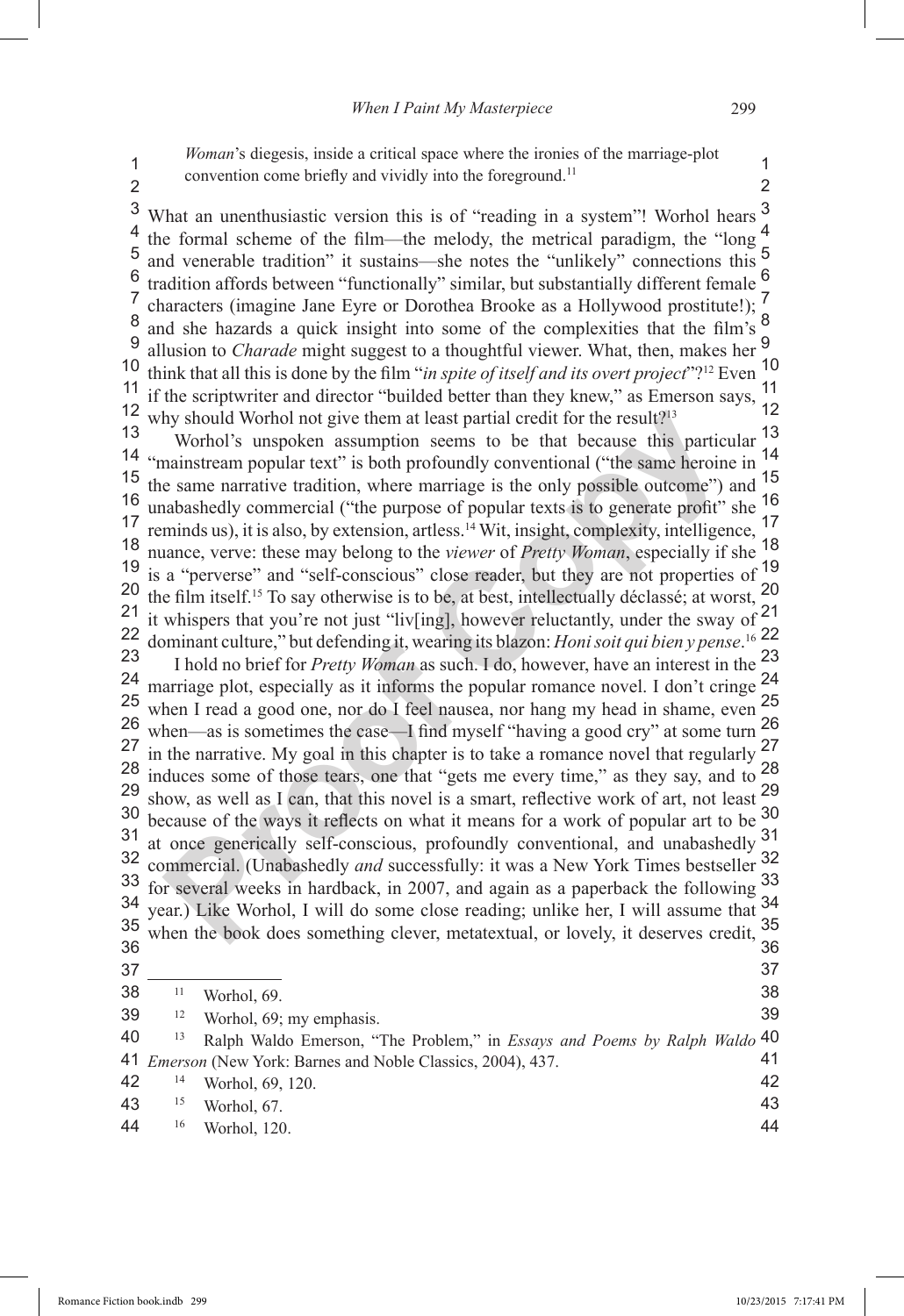$\overline{2}$  the fibre of the fibre of the fibre of  $\frac{1}{2}$  otherwise, my sense is that the book invites us to put them in quotation marks, to  $\frac{1}{2}$  read them primarily as functional elements, part of the novel's nostalgic themes 3 and structures of consolation. The moments when I cock an eyebrow at those 4 politics are thus, to me, neither threats nor embarrassments, but simply one more 5 as does its author, Susan Elizabeth Phillips. As for the novel's politics, sexual and part of the novel's interest.

 6 As I offer this reading of *Natural Born Charmer*, I know that I do so oozing with privilege: professional privilege (a tenured professor, I can champion what I like), 8 happily married white heterosexual privilege (I am included by, inscribed within,  $\frac{1}{9}$ intellectual privilege (the youngest son of two educators, I take highbrow culture  $\frac{1}{11}$  for granted, and blithely indulge a taste for the popular, even for kitsch), and above 12 genes as the effect friend, the fove song, or following flover, quite the contrary, 1 in 14<br>usually told that it's refreshing, or brave, or cool). As Bob Dylan sings in *Blood* <sub>15</sub> *on the Tracks*, "I can't help it if I'm lucky."<sup>17</sup> I hope, like Phillips's protagonists, 16 the conventional version of the good life that this novel represents), middle-class  $\frac{1}{10}$ all, male privilege (no one questions my politics when I enjoy such "effeminate" genres as the chick-flick, the love song, or romance novel; quite the contrary, I'm  $\frac{1}{14}$ to put my luck to use.

## *Blood on the Tracks***, or its Absence**

 23 *Blood on the Tracks* shows up early in *Natural Born Charmer*. To be exact, it's 24 the album's *absence* that makes an appearance, in the form of "an apparently 26 "Nine hundred and ninety-nine," crows the novel's heroine, itinerant artist Blue 28 boyfriend Monty, an itinerant poet who, she explains to our hero, quarterback 29 Dean Robillard, "makes his living traveling to poetry slams and writing term 31 of view, Monty is a parody of effeminate, literary masculinity. A "long-haired, 32 artistic-looking dude" in his mid-thirties, Monty depends on a string of younger 32 33 and younger girlfriends to be his muses—two weeks before, he'd sobbed that Blue Released to both critical acclaim and popular success in 1975—it reached the 21 number one spot in the US and Canadian charts, and number four in Britain—22 valuable bootleg CD of the original press," of which "only a thousand" exist.<sup>18</sup> 25 Bailey, who enters the novel having disposed of the copy belonging to her ex- 27 papers for college kids who are too lazy to write their own."<sup>19</sup> From Dean's point 30 was his "inspiration," and he couldn't write without her; now it's Sally, the 19-year-34 old, who defends the "vulnerability" that "makes him a great poet"—and as Blue 35 tackles and pummels him, clumsy in a headless beaver suit, he forgets his "Y 36 chromosome" and "shriek[s] like a pussy" until "Dean couldn't take any more."<sup>20</sup> 37 <sup>17</sup> Bob Dylan, "Idiot Wind," *Blood on the Tracks*, Sony Music Entertainment, LP, <sup>39</sup> or granted, and otherly mludge a taste to the popular, even to knots on, and a<br>
II, male privilege (no one questions my politics when I enjoy such "effeminat<br>
enres as the chick-flick, the love song, or romance novel; quit 1974; Compact Disc, 2003.

- Phillips, 7.
- Phillips, 7, 9.

 

 <sup>18</sup> Susan Elizabeth Phillips, *Natural Born Charmer* (New York: Avon Books, 2007), 41  $9-10.$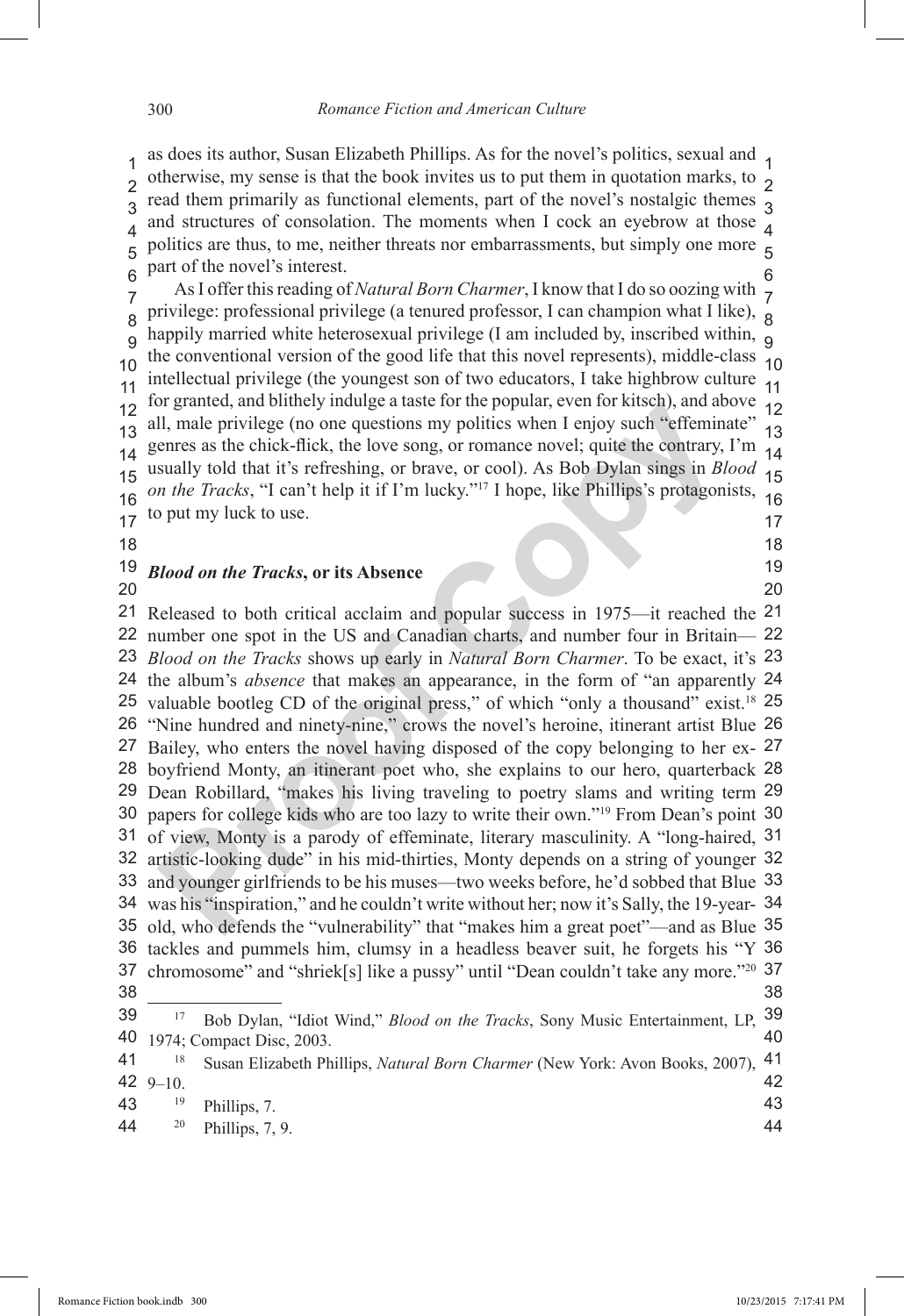The most damning and defining moment, however, comes when Monty learns that that his talismanic CD is lost forever. " Monty was pretty much a broken man after  $\mathcal{P}$ that," Dean muses, and when Dean "twist[s] the knife" by loudly promising to  $\overline{3}$ buy Blue "that two-carat diamond you've got your heart set on," he hears " Poetry  $\overline{A}$ Man" whimpering behind them.<sup>21</sup> 5

123456789 123456789 Like the glimpse of *Charade* that we see in *Pretty Woman*, the appearance of 6 *Blood on the Tracks* in *Natural Born Charmer* is what my romance students call  $\overline{7}$ a "WTF moment": a passage that interrupts the narrative flow by seeming forced,  $\frac{1}{8}$  $\mathsf{R}$ unlikely, over-the-top, or puzzling in its specificity. Such moments of excess are  $\overline{Q}$ common in popular romance, marking a place where the underlying thematic or <sub>10</sub> 10 ideological design of the novel has trumped verisimilitude, stylistic consistency, or 11 11 the parsimonious logic of simply telling the story at hand. In Worhol's terms, the 12 12 TF moment is "metadiegetic," since it "places the self-conscious close read<br>omentarily outside [the novel's] diegesis, inside a critical space"<sup>22</sup>; indeed, fit<br>y students, such moments mark the point where the close and W TF moment is "metadiegetic," since it "places the self-conscious close reader 13 13 momentarily outside [the novel's] diegesis, inside a critical space"<sup>22</sup>; indeed, for 14 14 my students, such moments mark the point where the close and critical reading of 15 15 a popular novel, one that does not canonically ask for such attention, begins. Why, 16 16 one might ask, is Monty obsessed with a Bob Dylan album, and not one by Neil 17 17 Young or Leonard Cohen? Why *Blood on the Tracks* and not some other album or <sub>18</sub> 18 epochal concert? Why are there only 1,000 copies of this CD—unlikely, since as 19 19 a CD, it can be ripped and burned by anyone with a computer? ( Released in 2007, 20 the novel is set in a technologically contemporary America.) Does this allusion  $\frac{1}{21}$ 21 21 invite us to read the novel in some kind of "system," as *Charade* did, for *Pretty* 22 22 *Woman*? Does it connect to anything else, bringing a pattern to light, or is it a  $\frac{1}{23}$ 23 stand-alone moment, a hapax legomenon? 24 24

25 26 27 28 29 30 31 32 33 34 35 36 37 38 39 Of such questions is a 50-minute lecture made. For now, suffice it to say  $25$ that two or three other echoes of the album round out the reference: there's our  $\frac{1}{26}$ 27 and a reference to Blue and Dean lying "perfectly sheltered" in the last line of 28 the penultimate chapter (a nod to "Shelter from the Storm," the penultimate song 29 on the disk); there's Dylan's status as a specifically *American* singer-songwriter, 30 from Hibbing, Minnesota, which sets up the characterization of Dean's father, the 32 North Dakota birthplace and Martin acoustic give the game away); and most of  $\frac{3}{3}$ all, there's the fact that *Blood on the Tracks* is famous for being, in the world of  $34$ 35 calls it in the *Cambridge Companion to Bob Dylan*, praising its "gnarled truth, its dins it in the Cambridge Companion to Bob Bytan, praising its guaried truth, its 36 ugliness exalted and transmuted.<sup>"23</sup> "To be born in the time of the album," she goes  $\frac{1}{27}$ 37 on, "is to speak using the lexicon it has created"<sup>24</sup>: a fine example of the overheated  $\frac{38}{36}$ 39 heroine's name ("Blue Bailey," as in the LP's opening track, "Tangled Up in Blue") deliciously named rock star Jack Patriot (physically he's Keith Richards, but his pop music, a work of art. " One of the best albums ever made," Carrie Brownstein

<sup>40</sup> 41 42 43 *Dylan*, ed. Kevin Dettmar ( New York: Cambridge University Press, 2009), 158. 44 40 41 42 <sup>23</sup> Carrie Brownstein, "*Blood on the Tracks*," in *The Cambridge Companion to Bob*  43 44  $21$  Phillips, 10.  $22$  Worhol, 69. <sup>24</sup> Brownstein, 159.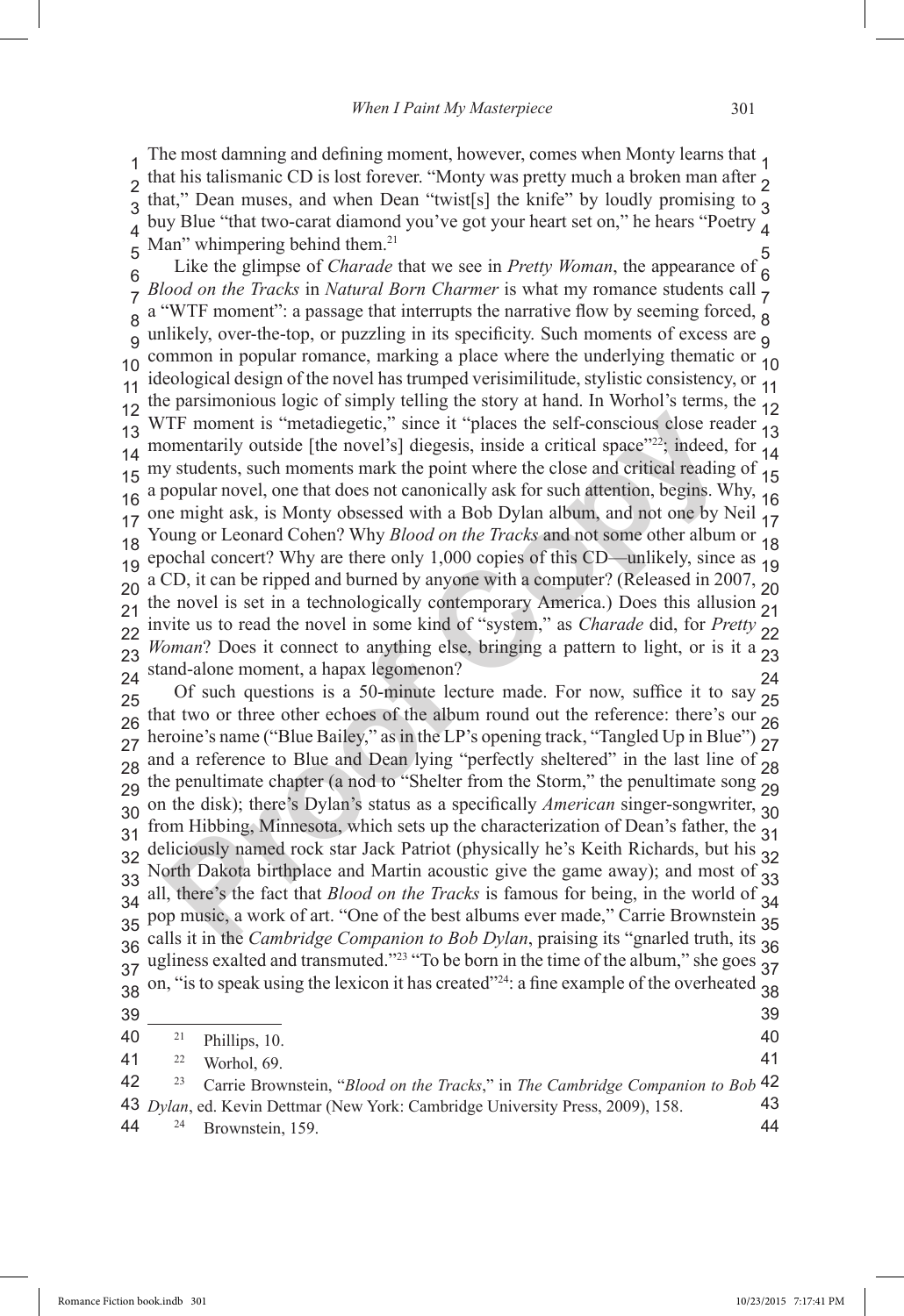$\overline{2}$  2 LP to Camus's *The Plague*, dubbed its songs "poems," and compared their singer to Yeats and Blake, "speaking for himself, risking that dangerous opening of the 3 prose that has surrounded the disk ever since Pete Hamill's liner notes linked the veins," so that "he speaks for us all."<sup>25</sup>

  $\overline{Q}$  5 Perhaps because *Blood on the Tracks* is an album of love songs, Hamill takes of war and consumerism, the "Idiot Wind" of a trivializing media culture, the  $\frac{8}{3}$ threat of groupthink, whether it takes the form of journalism or bad art. "What  $\frac{9}{9}$  creating along with him. His song becomes our song because we live in those 11 the work of art. It is the most democratic form of creation."<sup>26</sup> Dylan is, of course,  $\frac{1}{13}$  from Norman Raeben, who "brought Dylan to a more fruitful understanding of 15 "allusive, symbolic, full of imagery and ellipses"—from the charge of elitism, right to speak of love, that human emotion that still exists, in Faulkner's phrase, in spite of, not because," the critic thus declares.<sup>29</sup> A pastoral sketch of "flowers  $24$  hows like cannot at  $\frac{1}{2}$  by a Eazy Kiver. In Dyian 3 blue fiver running slow and 27 lazy"), but rather as "a troubadour, blood brother of Villon, a son of Provence," the  $\frac{1}{2}$  lineage famously sketched for aspiring modern poets in Ezra Pound's *The Spirit* 29 paces. I' we usede, the work at it, we mill up the mystery, we expand and uman<br>name mean of art. It is the most democratic form of creation."<sup>26</sup> Dylan is, of courrelative, and the wrote many of the songs on the album whil pains to underscore its public, heroic function. Dylan ("the artist") stands his ground against the worst that the century has to offer, Hamill writes: the "plague" the artist left out of his painting," he explains, "allows us the grand privilege of  $\overline{10}$ spaces. If we listen, if we work at it, we fill up the mystery, we expand and inhabit  $\frac{1}{12}$ a painter, and he wrote many of the songs on the album while taking art classes  $_{14}$ time," in which a narrative could "telescope past, present, and future together," as it does in "Tangled Up in Blue," "Shelter from the Storm," and other pieces.<sup>27</sup> As he links this layered, cubist treatment of time and the artist's use of "spaces" to the ideal of democracy, Hamill rescues its challenging modernist aesthetic and he shields the album's romantic emphasis from the charge of sentimentality.<sup>28</sup> Writing a love song becomes, itself, a modernist gesture. Dylan "insists on his on the hillside bloomin' crazy/Crickets talkin' back and forth in rhyme" does not mark Dylan as the son of Hoagy Carmichael or Elvis Presley (whose "Blue River" flows into Carmichael's "Up a Lazy River" in Dylan's "blue river runnin' slow and  $\frac{2}{27}$ *of Romance*. 30 Given this context, it's easy to see why both Monty and Phillips would cotton to

 album evokes (the unnamed "Italian poet of the thirteenth century," Verlaine, 34 *Blood on the Tracks*. For Monty, possessing that rare, bootleg CD of the "original" Dylan album<sup>31</sup> certifies him simultaneously as one more man in the lineage the Pete Hamill, Original Liner Notes to *Blood on the Tracks*, http://www.bobsboots.

 <sup>27</sup> Andy Gil and Kevin Odegard, *Simple Twist of Fate: Bob Dylan and the Making of* <sup>39</sup> com/CDs/cd-b28\_Hamilltext.html, accessed January 4, 2014. Hamill,. *Blood on the Tracks* (Cambridge, MA: Da Capo Press, 2004), 39. Hamill. Hamill. Hamill.

 Phillips, 10.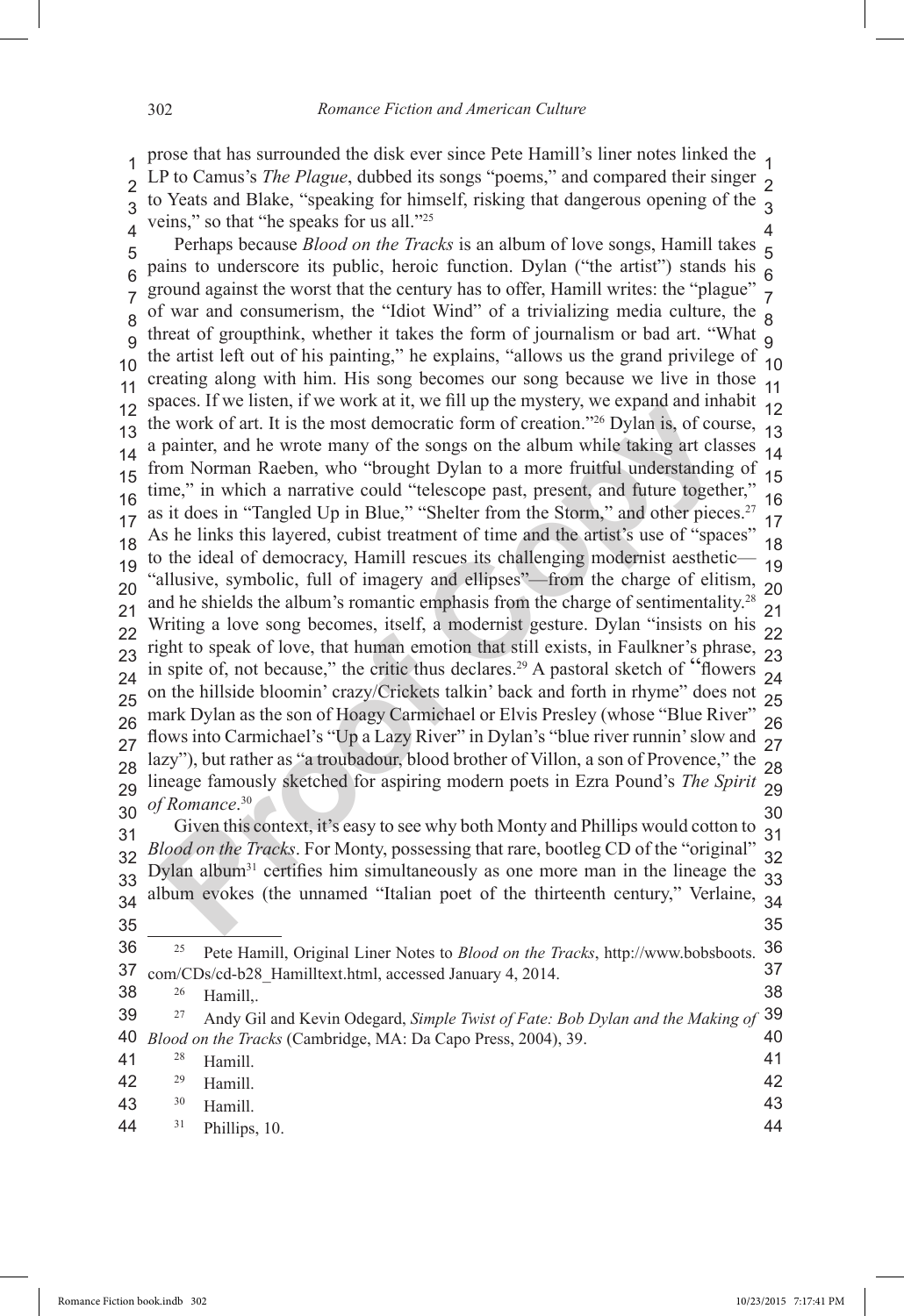Rimbaud, Dylan himself), and also as a special, even rarer breed, a man not 123456789 123456789 satisfied with the versions of these songs that were released into, and embraced by,  $\frac{1}{2}$  $\mathcal{P}$ the market. For Phillips, meanwhile, this use of the album by Monty is elegantly  $\overline{3}$ ironic, since the "Poetry Man" thus shows himself beholden to the celebrity and  $\overline{\mathbf{A}}$ commodity cultures he so ostentatiously rejects. Monty may hate *People* magazine 5 and its readers, but in this mass-market novel, its first chapter riddled with brand  $\epsilon$ 6 names—from Dean's Aston Martin Vanquish and his Dolce and Gabbana boots to  $\overline{7}$ the "brand name" value of Dylan himself—rejecting mass culture marks you as  $\alpha$  $\mathsf{R}$ a poseur at best, and at worst, a hypocrite, unwilling to acknowledge your actual  $\alpha$  $\overline{Q}$ values and motives. Indeed, if Monty is less masculine than Dean, it's because <sub>10</sub> 10 Dean is utterly comfortable with getting and spending, with the pleasures of luxury 11 11 goods, and with his own status as an object of consumption and desire, by women 12 12 and gay men alike. (A tuxedo-dressed Dean had recently featured as one of *People* 13 13 magazine's "50 Most Beautiful" people, Blue muses a few pages into the novel, 14 14 while his nearly naked body stars in billboard endorsements of End Zone, "a line  $15$ 15 of men's underwear with the memorable slogan, 'Get Your Butt in the Zone.'" $^{32}$ ) 16 16

d gay men alike. (A tuxedo-dressed Dean had recently featured as one of *Peop*<br>agazine's "50 Most Beautiful" people, Blue muses a few pages into the nove<br>hirle his nearly naked body stars in billboard endorsements of End Z 17 18 19 20 21 22 23 24 25 26 27 28 29 30 31 32 33 17 *Romance*, Laura Vivanco outlines three broad, overlapping uses of metafiction in 18 popular romance novels: "claiming kinship with classics" (for example, "works of 19 discussing romance fiction as "part of popular culture" (for example, cartoons, TV 21 21 dramas, and romantic comedy films), and through these steps and more, "defending 22 romance and its readers."<sup>33</sup> Phillips's deployment of *Blood on the Tracks* certainly  $\frac{1}{23}$ 24 album that sits, as we have seen, on the border between "popular" and "literary"  $25$ or "high" culture—and, in so doing, the author raises questions that go to the heart 26 27 culture attract the attention that certifies them as "art," while others are, prima 28 facie, despised? How did participation and success in the market become signs 29 of artistic vacuity? What might the answers to both of these questions have to do  $\frac{30}{30}$ 31 may be) or in terms of the relative "effeminacy," as Worhol puts it, of the art form 32 33 In *For Love and Money: The Literary Art of the Harlequin Mills & Boon* 'high' culture" and "works accepted as part of the literary canon"), situating and  $_{20}$ claims kinship between popular romance fiction and this album of love songs—an  $24$ of the romance novel's bad reputation. Why do some versions of popular love  $\frac{1}{27}$ with gender, whether in terms of the artist in question (male or female, as the case  $\frac{1}{31}$ at hand?

34 35 36 37 38 39 40 41 42 Phillips structures the rest of *Natural Born Charmer* around the questions 34 35 her genre. When we encounter songs from the wartime 1940s that focus on the 36 37 "Sentimental Journey," and "Bill Bailey, Won't You Please Come Home"), we are 38 that light—after all, as the novel begins, marriage and family seem threatened by  $_{40}$ 40 the legacies of the 1960s, whether those are the pursuit of sex, drugs, and rock and  $\frac{1}{41}$ 42 raised by this early scene, repeatedly using popular music to talk and think about  $35$ nostalgic ideal of "home" in a time of conflict ("Don't Sit Under the Apple Tree," invited to see the novel's nostalgic treatment of gender roles and domesticity in <sub>39</sub>

|  | 43 $3^2$ Phillips, 20.                                                                                                                                                                                                                                                                        |
|--|-----------------------------------------------------------------------------------------------------------------------------------------------------------------------------------------------------------------------------------------------------------------------------------------------|
|  | $\mathbf{A}$ and the contract of $\mathbf{A}$ and $\mathbf{A}$ and $\mathbf{A}$ and $\mathbf{A}$ and $\mathbf{A}$ and $\mathbf{A}$ and $\mathbf{A}$ and $\mathbf{A}$ and $\mathbf{A}$ and $\mathbf{A}$ and $\mathbf{A}$ and $\mathbf{A}$ and $\mathbf{A}$ and $\mathbf{A}$ and $\mathbf{A}$ a |

44 Vivanco, 138, 131, 117.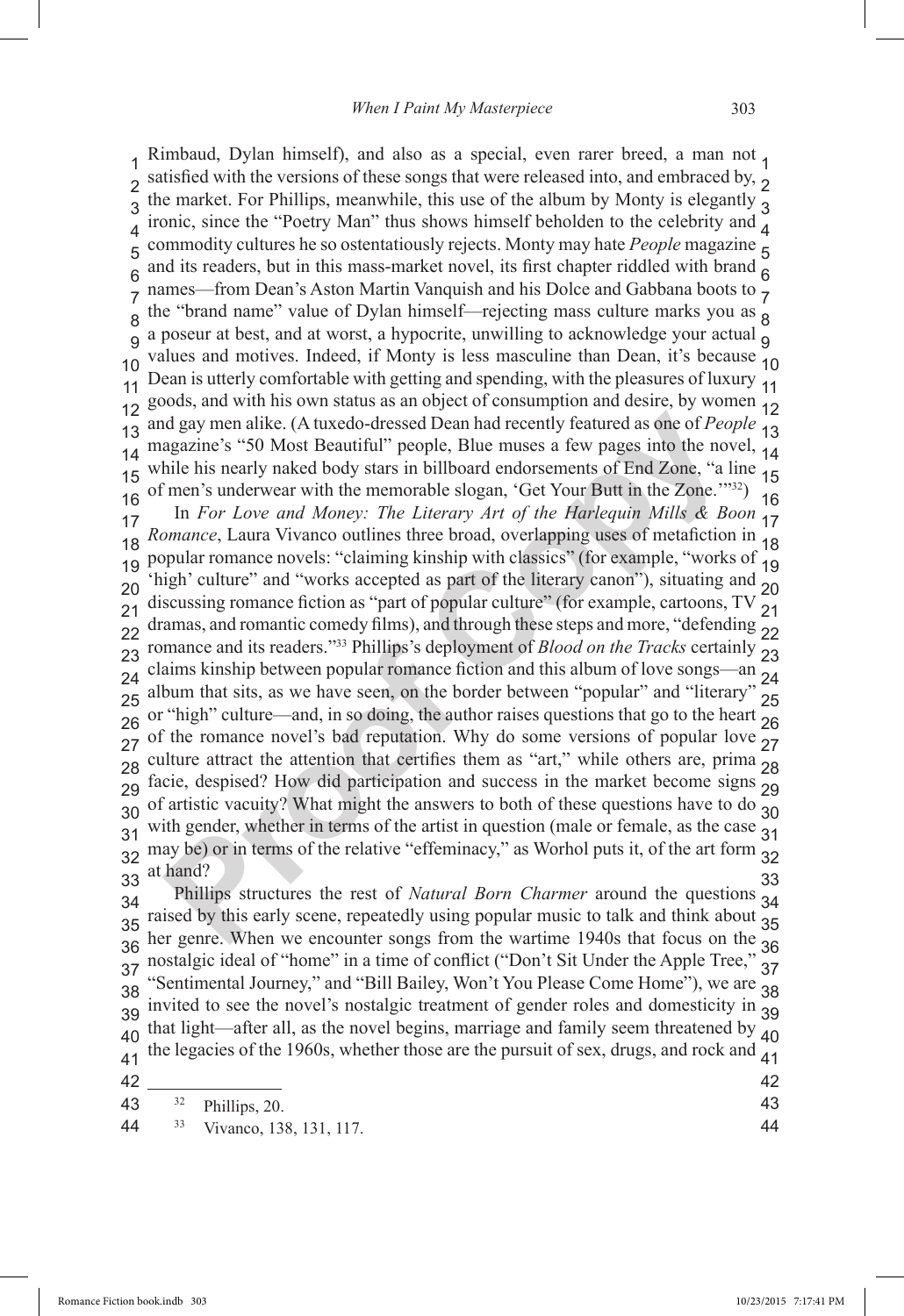$\overline{2}$   $\overline{Q}$  roll, in the case of Dean's parents, or the pursuit of social justice, embodied by  $\frac{1}{2}$  songs attributed to Jack Patriot asks the listener "Why Not Smile?" we can hear an 3 echo of Phillips's repeated defenses of romantic comedy in the face of a difficult 4 world. ("You believe life is stressful enough without having to read depressing 5 novels," Phillips's website winks at her readers.) As for the contemporary music 6 mentioned, from "Baby Got Back" to Trace Adkins's "Honkytonk Badonkadonk,"<br>ment of it concerns in a former to densing a grant which in this word, who dies most of it comes up in reference to dancing, an art which in this novel embodies  $\frac{1}{8}$ both sex-as-eroticism, a well-known feature of the romance genre, and sex as the g children the way that romance fiction, like other genres, stays alive by repeating Blue's distant, uninvolved mother, peace activist Virginia Bailey. When one of the  $\sigma$ bond between generations, a "dance" that passes genetic traits from parents to  $\frac{1}{10}$ and remixing earlier styles.<sup>34</sup>

 The fetishized use of Dylan's LP by Monty thus stands out as an exception to 13 the general rule of the novel, in which music serves to bring people, from couples 14 to families to communities, together. The qualities that make pop music popular, 15 here, are sentiment, encouragement, conventionality, and erotic appeal, and all are 16 expresses our desires. To reject or look down upon any one of those qualities is, 18 therefore, to cut yourself off from what the novel presents as the American good 19 life: it's to "cut off your nose to spite your face," as Dean says of Virginia Bailey's 20 supporting income tax.<sup>35</sup> We see this self-mutilating gesture in Monty's hipster  $\frac{1}{22}$ hypocrisy, and in the moments when Dean, at the start of the novel, insists on  $23$ changing the radio station whenever Jack's "Why Not Smile?" comes on, since the 24 wonder Jack's last name is "Patriot," and that Phillips has Blue say that not loving  $\frac{1}{26}$ him is "like not liking ... God."<sup>37</sup> Pop music and popular romance fiction are both 27 community reunion can be achieved through popular culture, one nation under a  $\frac{29}{29}$  In entring earner siyes.<br>The fetishized use of Dylan's LP by Monty thus stands out as an exception<br>ne general rule of the novel, in which music serves to bring people, from coupl<br>ne general rule of the novel, in which musi unqualified goods, endorsed by a market that transparently and uncomplicatedly  $\frac{1}{17}$ determination to keep her income less than \$3,100 a year to avoid paying a warsong reminds him of the father and family with whom he refuses to reconcile.<sup>36</sup> No  $_{25}$ part of the novel's nationalist, providential mythology: one in which domestic and  $\frac{1}{28}$ groove.

### **Sofa Paintings and Others**

 Popular music is not the only art that Phillips uses in this novel to think about 34 and defend the commercial, conventional, and metatextual aesthetics of popular 35 36 romance. Like the Dylan described in Hamill's liner notes, the heroine of *Natural*  37 *Born Charmer* is an artist—in this case, literally so, supporting herself by painting See, for example, Phillips, 313–14. Phillips, 48.

 Phillips, 25. Phillips, 25.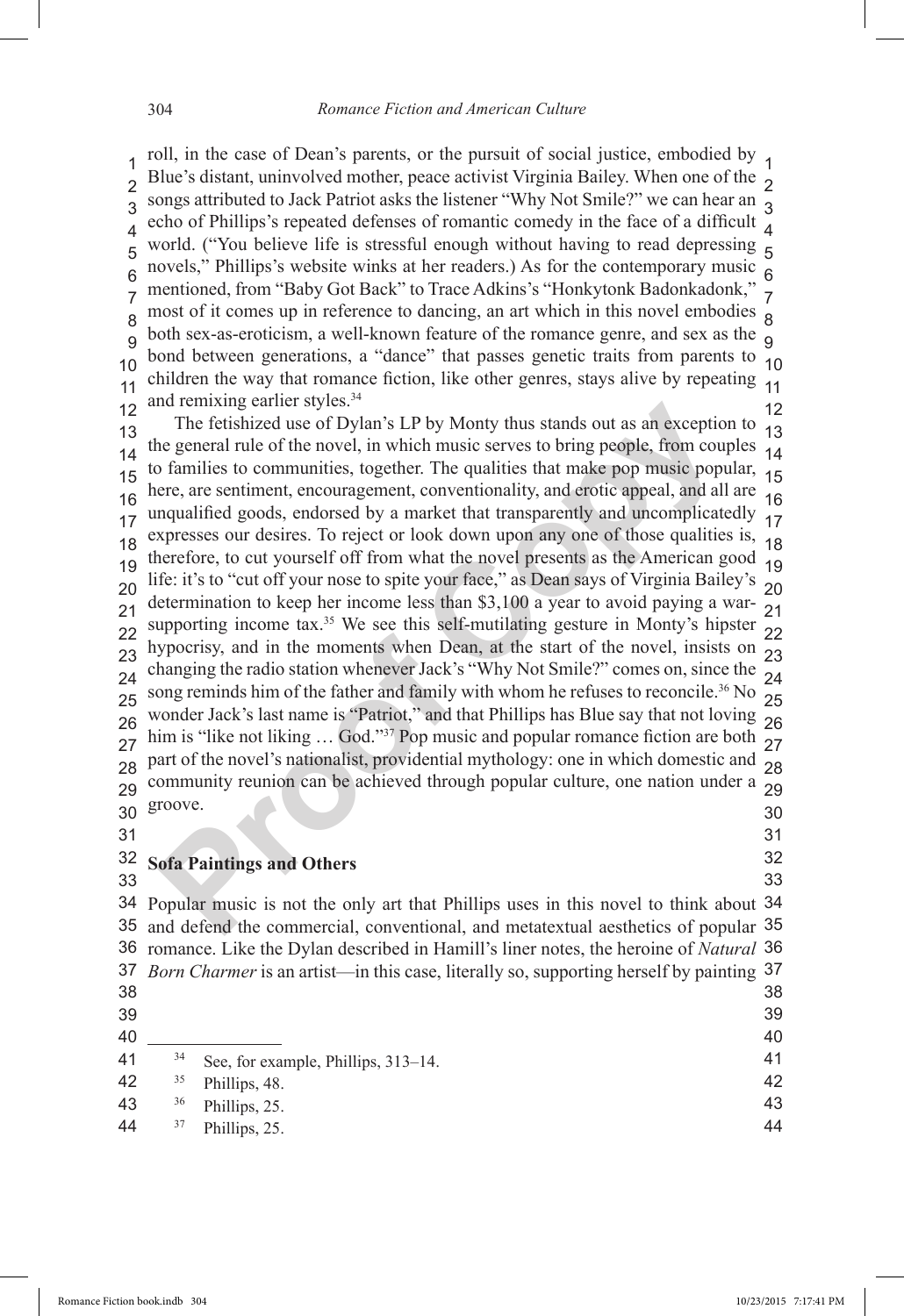"children and pets. Also some murals."38 A few pages after the scene with Monty and his CD, Blue offers to repay Dean for a hotel stay by sketching his portrait.  $\mathcal{P}$ He attempts to seduce her with a sultry, half-dressed pose, but she demurs and, the  $\frac{1}{3}$  $\overline{3}$ following morning, hands him two pencil drawings. The first, which leaves Dean  $\overline{A}$  $\overline{\mathbf{A}}$ "speechless," looks utterly incompetent: the nose too small, the "eyes too close  $_5$ " together, his hairline set back a good two inches, and a couple of extra pounds,  $\epsilon$ giving him jowls."<sup>39</sup> "Fascinating, isn't it," Blue asks, "how easily it could all  $\frac{1}{7}$  $\overline{7}$ have gone wrong for you?"—at which question, Dean realizes that she has, in  $\mathsf{R}$ fact, deliberately distorted his features, prompting him to reflect on how much  $\alpha$  $\overline{Q}$ he's gotten, and gotten away with, thanks to his masculine beauty.<sup>40</sup> "I probably  $1<sub>0</sub>$  won't hang it over my fireplace, but I don't hate it," he tells Blue. "It's ... thought 11 provoking."<sup>41</sup> If Blue's first drawing shows things as they might have been, her second shows things as they are—but this, too, proves troubling. "Predictably 13 gorgeous," the sketch shows him "a little sleazy," with "his pose too calculated, his  $\frac{1}{14}$  expression too cocky." As the scene ends, Dean studies the pictures and muses  $15$  that "for the price of a couple of meals and a night's lodging, he'd received some 16 food for thought."<sup>43</sup> So have we. 

cond shows things as they are—but this, too, proves troubling. "Predictab spreous," the sketch shows him "a little sleazy," with "his pose too calculated, h, pression too cocky."<sup>42</sup> As the secone ends, Dean studies the p With this scene, Phillips sketches two aesthetic modes, with a quick account <sub>18</sub> of their value. Jarring, deliberately ugly, the first is an art that resists decorative 19 use in the name of intellectual provocation. The second is realistic, a mirror of about. Logically, there ought to be a third sketch to round out the set: an idealized, 22 beautified art, one which shows us how things *ought* to be, an image of our  $\frac{1}{23}$  its absence sets up a narrative expectation. When will this third art show its face?  $\frac{1}{25}$  the scene—and this, too, seems useful in giving the viewer something to think desires. If the pattern holds, this art, too, would give us food for thought; instead, When, at least, will we learn why we haven't encountered it?

 idealizing mode, until called on the carpet for it by her academic instructors. As she contemplates the bare walls of Dean's farmhouse dining room, she recalls their  $\frac{1}{29}$  Blue, it turns out, once painted "dreamy landscape murals" in that third,  $\frac{1}{27}$ criticism:

 *"A bit derivative, don't you think, Blue?" "You need to start stretching yourself. Pushing the boundaries." "I'm sure an interior decorator would love what you've done,"* her only female professor had said, more bluntly. *"But sofa paintings don't make good art. This isn't a real statement. It's sentimental claptrap, an insecure girl looking for a romanticized world to hide in."* Phillips, 23. Phillips, 46. Phillips, 46. Phillips, 47. Phillips, 46. Phillips, 50.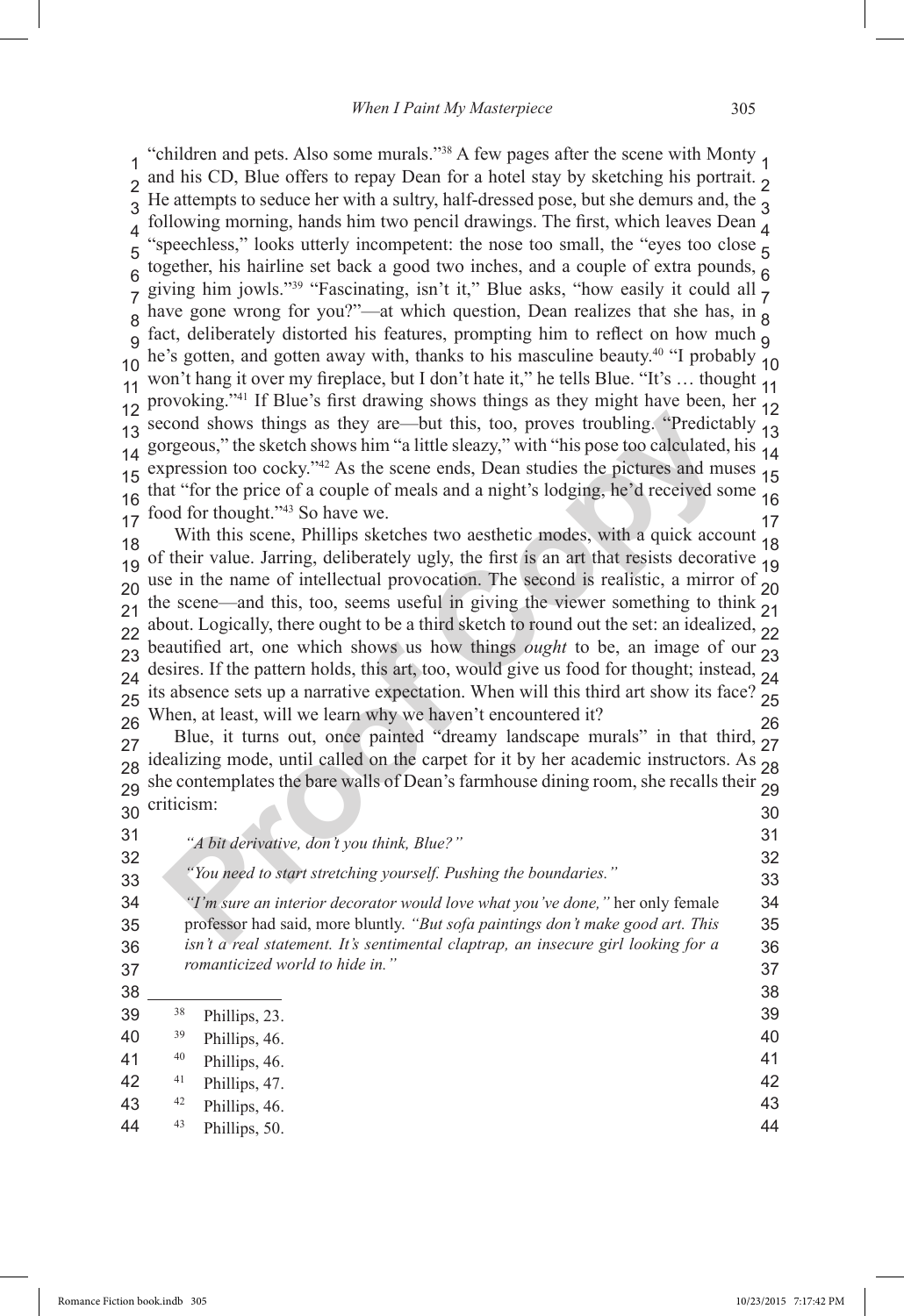6 Diegetically speaking, this passage helps to explain how Blue became the rootless, 12 back to the advent of modernism. They call to mind the rejection of middlebrow 13 and sentimental aesthetics by the masculinist "cult of ugliness"—and, more 13 14 broadly, by modern artists' association of mass culture with the feminine.<sup>45</sup> (One 14 15 recalls Andreas Huyssen's quip that modernism was an aesthetic founded on "the 16 uncompromising repudiation of what Emma Bovary loved to read."46) Phillips 17 underscores this historic association through an allusion to a work by Marcel  $\mathfrak{p}$  defensive, unsatisfied woman we met at the start of the novel. At a metadiegetic 7 8 level, it offers a displaced account of what both literary artists and academic critics have long said about the popular romance novel: that it is derivative, sentimental 9 Whether we're speaking of painting or fiction, the terms of this critique date 11 Her words made Blue feel as though she'd been stripped naked. She'd given up her dreamy landscapes and begun producing bold mixed-media pieces using motor oil and Plexiglass, latex and broken beer bottles, hot wax and even her own hair. Her professors were delighted, but Blue knew the work was phony, and she left school at the beginning of her junior year.<sup>44</sup> claptrap, a genre that offers romanticized worlds for insecure readers to hide in.

 18 Duchamp, whose sardonic mixed-media piece, *The Bride Stripped Bare by her*  19 *Bachelors, Even*, echoes ominously in the narrator's observation that Blue "as 20 though she'd been stripped naked" by her female art professor's words. Phillips 21 represents the modernist repudiation of the feminine as an ongoing phenomenon, 22 institutionalized in the contrast between home decor ("sofa paintings") and 23 disruptive, disjunctive, jarring, ugly "good art," and as a phenomenon that has been 23 24 internalized by women in the academy. Like Monty, Blue's professors are blind to 24 25 their own conventionality, unable to see how "phony" and, indeed, "derivative" Blue's "bold mixed-media pieces" truly are.47 

 28 criticism. When she itches to paint "dreamy places where life was simple, where For much of the novel, Blue remains haunted by this encounter with academic 27 29 people stayed in place, where only good things happened, and where she would finally feel safe," she feels "disgusted with herself" for the impulse.<sup>48</sup> We readers, 30 however, now know what happened to the missing third aesthetic from that earlier 31 scene of Blue's sketches, the idealizing mode that was abjected by modernism and 32 stripped out of Blue's own art. It survives, Phillips suggests, both in feminized arts 33 like home decor and in the aesthetics of the novel we are, in fact, reading—or, at 34 ack to the advent of modernism. They call to mind the rejection of middlebrot condying that "cut of reginess"—ead, morocally, by modern artists' association of mass culture with the ferminne.<sup>45</sup> (Or colds) shareas Huyssen

- 41 *Great Divide: Modernism, Mass Culture, Postmodernism* (Bloomington, IN: Indiana Phillips, 147. For the "cult of ugliness" as a masculinist (and homophobic) enterprise, see Leslie Higgins, *The Modernist Cult of Ugliness: Aesthetic and Gender Politics* (New York: Palgrave Macmillan, 2002). Andreas Huyssen, "Mass Culture as Woman: Modernism's Other," in *After the*  University Press, 1986), 45.
- Phillips, 147. Phillips, 147.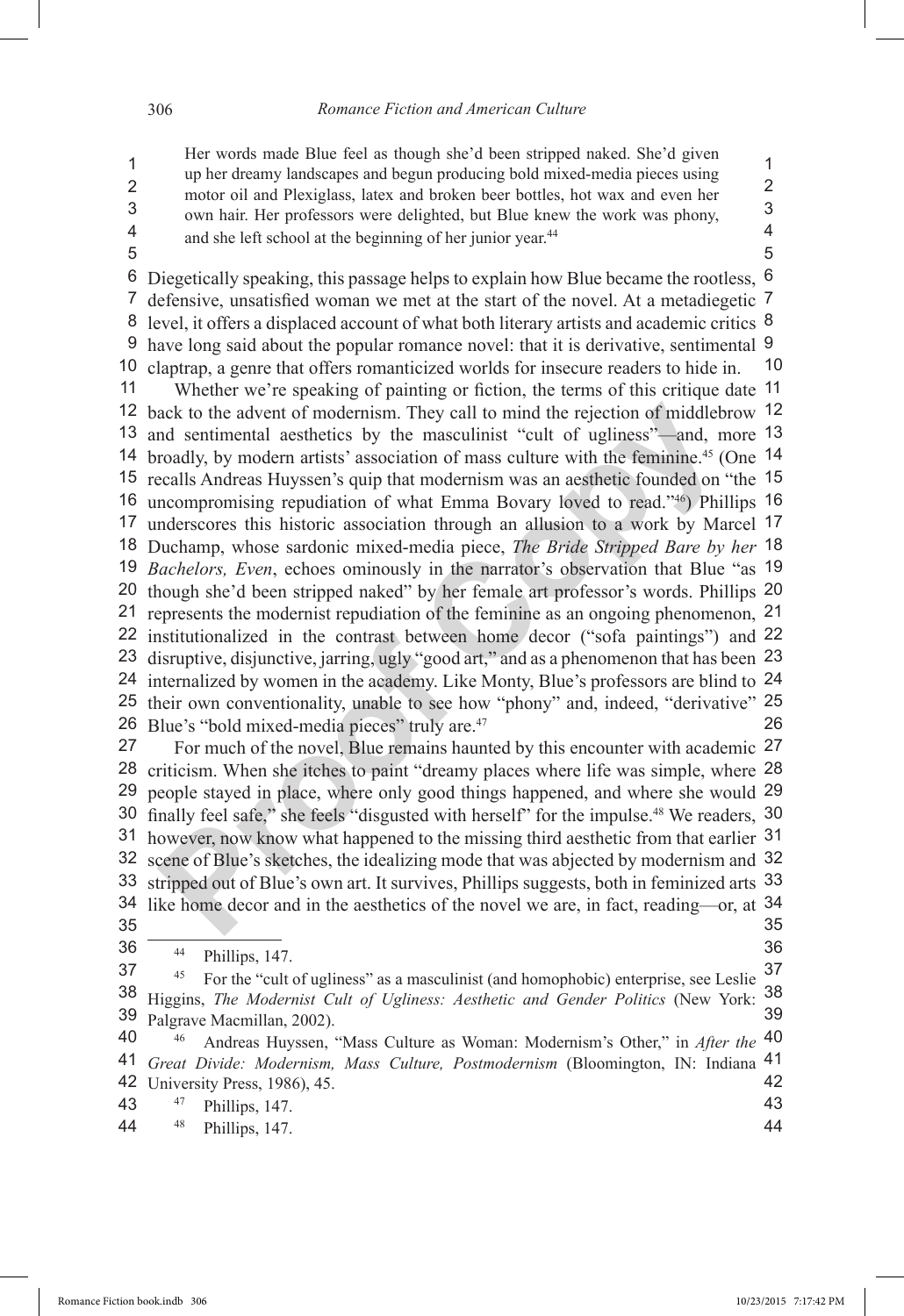least, as a *part* of those aesthetics. Is *Natural Born Charmer* a "derivative" novel, 123456789 123456789 after all? Of course, if by this we mean that, like any genre piece, it derives from,  $\mathcal{L}$ and works changes on, the conventions of earlier works in its generic system.  $\frac{1}{3}$  $\overline{3}$ (Blue thus wonders whether Dean is about to indulge in some "bodice ripping"  $\frac{1}{4}$  $\overline{A}$ as one love scene begins.49). Is it "sentimental"? Quite unabashedly so, and the 5 small-town Tennessee world it presents might well be called "romanticized," at 6 least if we focus on the end of the novel, where romantic love, family rebuilding,  $\frac{1}{7}$  $\overline{7}$ and community reconciliation have triumphed.  $\overline{a}$ 

What the art professor's lines do *not* account for, however, is the "food for  $\frac{1}{9}$ "  $\overline{Q}$ thought," in Dean's phrase, that *Natural Born Charmer* also supplies.<sup>50</sup> To call 10 10 this novel's portrait of small-town life "nostalgic," for example, is to come a 11 11 step or two behind the novelist, who presents the townspeople of Garrison as 12 12 trying hard to "capitalize on [the town's] quaintness," well aware that Garrison's  $\frac{1}{13}$ 13  $13$  nostalgic qualities are money in the bank.<sup>51</sup> To point out the sentimentality with  $14$ 14 14 which the novel ultimately presents family life, meanwhile, is to ignore the tonal 15 15 complexity with which Phillips presents the dysfunctional families that open the 16 16 novel, marked by estrangement, betrayal, and indifference. (As the novel begins  $\frac{1}{17}$ 17 17 to rebuild a new, partly *ad hoc* family unit, Dean calls what he sees "a travesty 18 18 of the American family" and "Norman Rockwell on crack."<sup>52</sup>) Like the acidity 19 19 that balances sweetness in a good ice wine, metatextual gestures and moments  $\frac{1}{20}$ 20 20 of reflection balance and structure the sentiment here, calling our attention to the 21 21 text's self-consciousness and its author's savoir faire. 22 22

23

## 24 **Every Picture Tells a Story**

25

by ing hard to "capitalize on [the town's] quaintness," well aware that Garrison<br>stalgic qualities are money in the bank.<sup>51</sup> To point out the sentimentality with<br>hich the novel ultimately presents family life, meanwhile, 26 26 In the second half of the novel, those metatextual gestures primarily cluster around 27 passages of ekphrasis, the description and interpretation of visual art. As Margaret 27 28 Anne Doody explains, the trope of ekphrasis dates back to antiquity, and over the 28 29 29 centuries it has served a variety of purposes, across a range of cultures. Ekphrastic 30 30 passages can "display characters' class, reflected in their lack of the knowledge 31 the cultured are supposed to possess"; conversely, the trope may "support a 31 32 32 character's unorthodox interpretation, in knowing defiance of cultural dictates" 33 or invite us as readers to "engage in another interpretation, which the character 33 34 34 cannot—or sometimes will not—undertake, tracing the painting's meaning in 35 relation to the entire large artwork that is the novel itself."<sup>53</sup> We are "put on our 35 36 36 mettle" by ekphrasis, challenged not only to "concentrate on the formal" in the 37 37 work of art before us but also to become aware of the ways that any person, real 38 39 40 41 38 39 40 41 49 Phillips, 227. <sup>50</sup> Phillips, 50. <sup>51</sup> Phillips, 142.

42 <sup>52</sup> Phillips, 271.

43 44 University Press, 1996), 392, 393, 395. <sup>53</sup> Margaret Anne Doody, *The True Story of the Novel* (New Brunswick, NJ: Rutgers <sup>43</sup> 44

23 24 25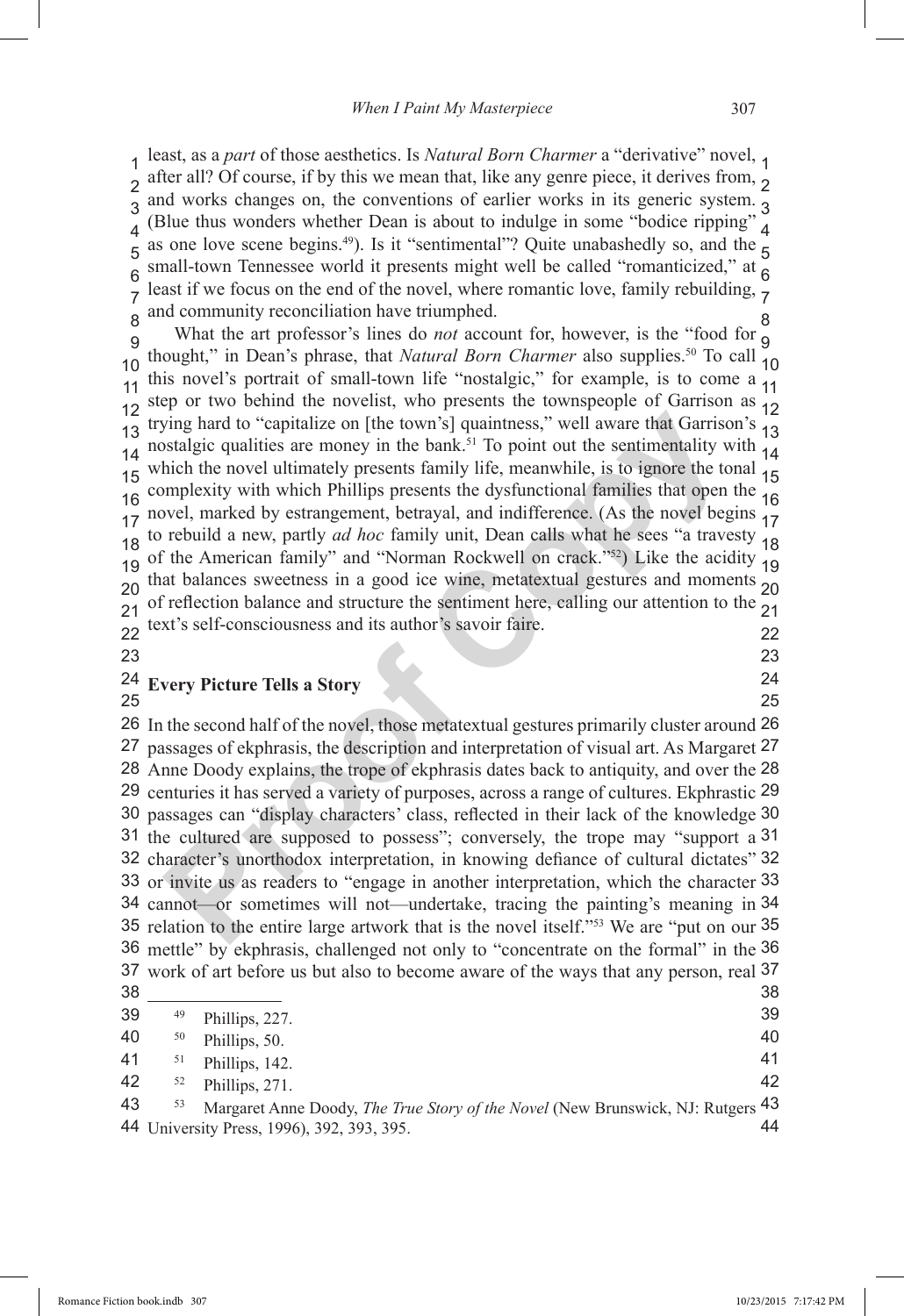$\overline{2}$  visibly knowable. We render ourselves officially into 'personality' by a reference  $\frac{1}{2}$  to a cultural world. If the characters reflect artworks, so do we."<sup>54</sup> Such appeals  $\frac{3}{3}$  high-art works of literature. "In each instance of its *ekphrasis*," she explains, "a 6 particular novel bespeaks itself a complex representation—and speaking its own 7 representation is something a novel (*even the lightest one*) is bound to do" (my  $\frac{8}{3}$  third chapter, where we found Blue's sketches of Dean. The full complexity of the 11 novel, however, comes into view in the cluster of ekphrastic scenes that fill the 12 book's climactic and closing chapters. The first occurs once Blue has completed 13 of Blue's art since dropping out of college, this is a commissioned, commercial 15 that those earlier portraits of people and dogs are nothing much, artistically 17 ord, in wever, comes into view in the cluster of expirants certers that im<br>ook's climateic and closing chapters. The first occurs once Blue has complete<br>portrait of the town's irascible 76-year-old matriarch, Nita Garrison or fictional, gets "constructed into an artifice, a 'self' or 'personality' that can be to the mind may well disrupt our desire to read in a naïve or unreflective way and yet, Doody insists, such disruption is by no means found only in canonical,  $\overline{p}$ emphasis).<sup>55</sup> *Natural Born Charmer* began "speaking its own representation" as early as its a portrait of the town's irascible 76-year-old matriarch, Nita Garrison. Like all work—she's doing it for cash to get out of town. Yet although we're led to believe  $\frac{16}{16}$ speaking, this portrait commands our attention. In it, the narrator explains, Nita wore an ice blue ball gown from a dancing exhibition in the fifties and a sixties beehive that showcased the diamond earrings Marhsall had given her as a wedding present in the seventies. She was slim and glamorous. Her skin was flawless, her makeup dramatic. Blue had posed her on an imaginary grand staircase with Tango [her dog] at her feet. Nita had made her paint out Tango. […] … [D]espite its excessive glitz, Blue was happy with how perfectly she'd captured Nita's view of herself: the sex kitten's sparkle in her eyes, the alluring smile on her frosted pink lips, and the perfect shade of platinum in her beehive. More than once, she'd found Nita in the foyer studying it, an expression of yearning in her aging eyes.<sup>56</sup> Put "on our mettle," in Doody's phrase, what do we see? Nita told Blue to paint her "as she had been, not as she was."<sup>57</sup> The portrait, however, incorporates visual elements from the fifties, the sixties, the seventies, and (in the "perfect shade of platinum" in her hair) a hint of the present: a version of Nita that folds many "as she had beens" into a single image, refusing the tradeoffs of temporal succession (you can have the diamonds from the 'seventies, but only 20 years too late to wear them to the dance). The portrait "captured Nita's view of herself," as though her self-image were a composite drawn promiscuously from various periods of her life, all polished, here, to a state of ideal beauty, power, Doody, 389, 398, 403. Doody, 388. Phillips, 294. Phillips, 245.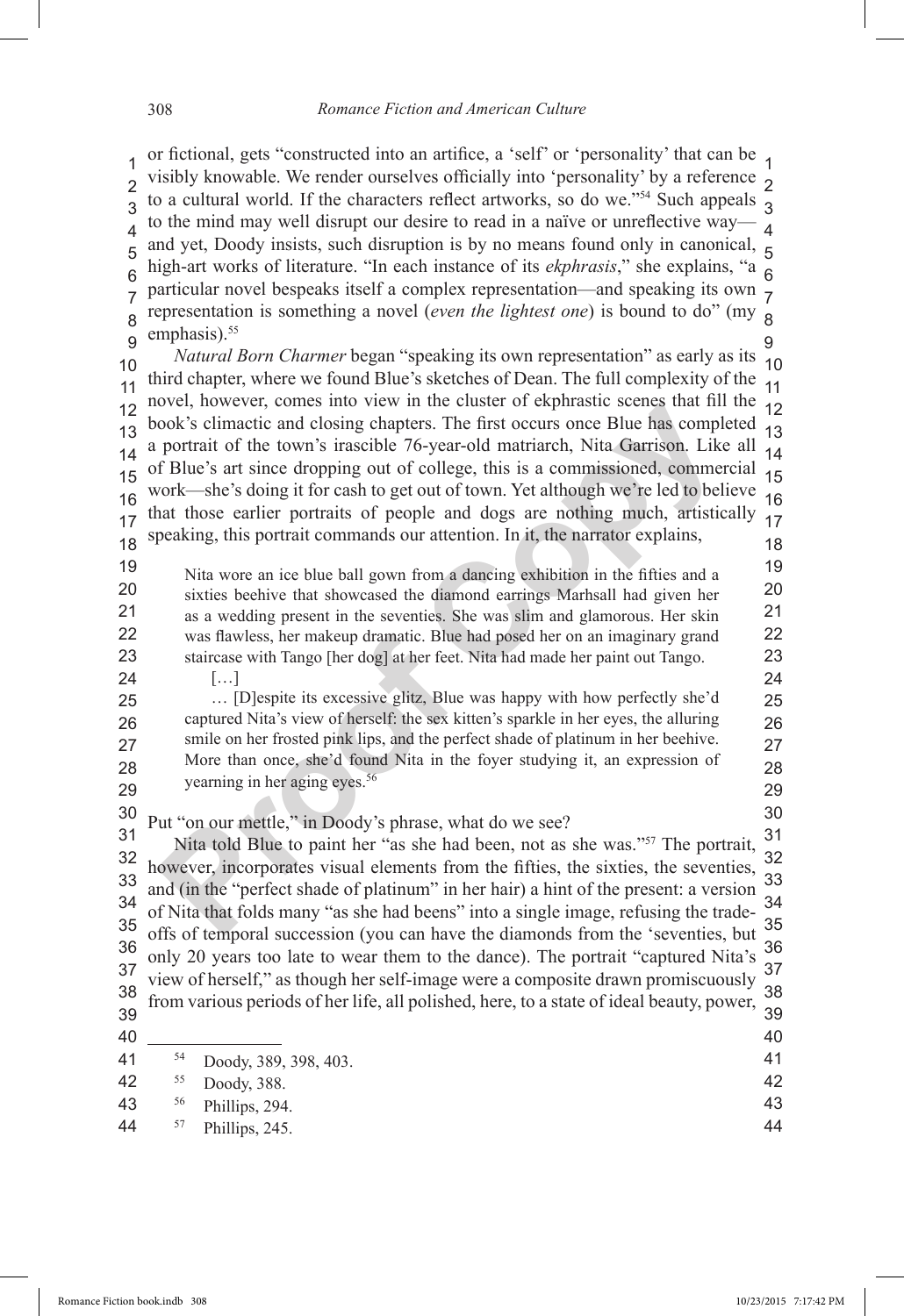and poise. Yet the poignant close of the paragraph, where Nita stands "studying" 123456789 123456789 the portrait, suggests that the artwork can teach her things that that an unmediated,  $\sigma$  $\mathcal{L}$ purely interior "view of herself" could not. Her gaze is "yearning," because the  $\frac{1}{3}$  $\overline{3}$ portrait-self cannot be possessed, cannot be lived, in time—and in a lovely twist  $\overline{A}$  $\overline{\mathbf{A}}$ that "expression of yearning" is captured, itself, in the double portrait with which  $\epsilon$ 5 Phillips ends the ekphrasis. We imagine Nita gazing at Blue's image of her, the ĥ "aging eyes" in the first Nita seeing the ideal world represented in the second,  $\overline{7}$ and we see how those aging eyes register, for us and for Nita herself, the clash  $\mathsf{R}$ between the ideal and the real. (Let's note, as well, how *studying*, *yearning*, and  $\overline{Q}$ *aging* are strung on that final sentence, two participles framing a gerund, the whole <sup>10</sup>  $1<sub>0</sub>$ set introduced by yet another time-phrase, "more than once." That's the kind of  $_{11}$ 11 sentence-level artistry for which romance authors never get their due.)

On close inspection, then, Nita's portrait looks remarkably like the missir ird sketch from the novel's early scene between Blue and Dean: the one th oudd present things as they ought, ideally, to be. Following Henry James 12 13 14 15 16 17 18 19 20 21 22 23 24 25 26 27 28 29 30 31 32 33 34 35 36 37 38 39 40 12 On close inspection, then, Nita's portrait looks remarkably like the missing 13 third sketch from the novel's early scene between Blue and Dean: the one that 14 would present things as they ought, ideally, to be. Following Henry James, we 15 might well want to call this third aesthetic "romantic": that is, it presents us with  $16$ a world that with an the identities in the world, an the wealth and an the courage 17<br>and all the wit and all the adventure, we never can directly know," a world which <sub>18</sub> 18 "can reach us only through the beautiful circuit and subterfuge of our thought 19 and our desire. Ence a romance nover, are portant is a prece of commercial 20 art, born from a negotiation between the desires of its maker and its purchaser;  $\frac{1}{24}$ 21 like a romance novel, the portrait is imbued with the erotic, marked here by the  $22$ "sex kitten's sparkle" in Nita's painted eyes and that "alluring smile," but also by  $_{23}$ 24 the pleasures of wealth and extravagance (the diamonds, the staircase), and for  $25$ proximity to, or conformity with, socially sanctioned ideals of beauty ("slim and  $\frac{1}{26}$ 27 portrait might be charged with anachronism and nostalgia. Yet its juxtaposition 28 29 purely confected (that "imaginary grand staircase") with a selective, idealizing 30 recollection of the real. Only such a concatenation, the passage suggests, can body 31 forth the world as we want it to be—the one we gaze on with "yearning," the 32 portrait finally suggests, because we know full well that it is, in reality, impossible. 33 Like the clip from *Charade* in *Pretty Woman*, then, and like the WTF moment 34 35 immersion in the marriage plot as such. As Worhol might say, it transports us into 36 to cite Doody, it reminds us that "pictures make demands on gazers," inviting us  $_{38}$  to cite Doody, it reminds us that "pictures make demands on gazers," inviting us  $_{38}$ 38 to transform our engagement with a text by "tracing the painting's meaning in 39 40 a world that "with all the facilities in the world, all the wealth and all the courage  $\frac{1}{17}$ and our desire."<sup>58</sup> Like a romance novel, the portrait is a piece of commercial the desires we see for expertise and showmanship (the "dancing exhibition"), for  $\frac{1}{24}$ gorgeous") and of the good life (a wedding). Like some romance novels, then, the  $\frac{1}{27}$ of time frames turns out, in fact, to be quite artful: as deliberate as its mix of the  $\frac{1}{29}$ surrounding Monty's Bob Dylan CD, this ekphrastic scene plucks us out of a "critical space" from which we may view the novel as, itself, as a work of art;  $\frac{1}{37}$ relation to the entire large artwork that is the novel itself."<sup>59</sup>

41

44 <sup>59</sup> Worhol, 69; Doody, 395. 41

<sup>42</sup> 43 *Criticism* ( New York: Penguin Books, 1987), 474. 42 Henry James, " Preface to *The American*," *The Critical Muse: Selected Literary*  43 58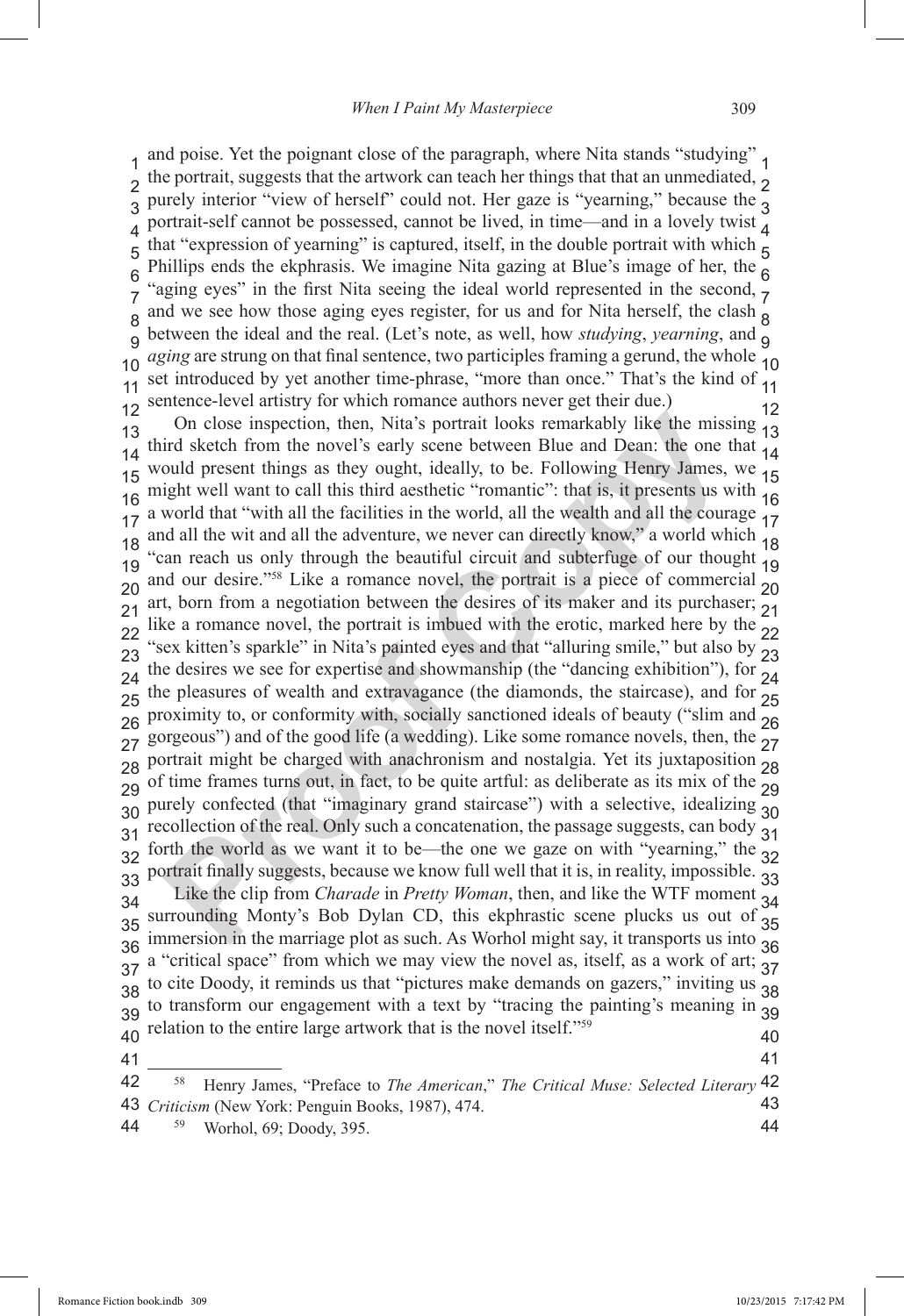#### **Living in the Past**

  $\overline{A}$  Like the portrait of Nita, the "entire large artwork" of *Natural Born Charmer* depends on the juxtaposed representation of public, historical time. As we've already seen, the pop music discussed in the novel comes from the forties, sixties, seventies, and so on; in terms of material culture, Dean's 100-year-old farmhouse was modernized in the 1970s, filling it with "cheap" touches during the same years when April was going astray with Jack, and raising Dean so badly. April has now dedicated herself to "erasing those mistakes and restoring the place to what it should be," a transparent metaphor for what she's hoping to do in her relationship with her son, and one which includes kitchen decor that makes Blue "feel as though she'd stepped back into the forties."60 (A kitchen from the 1930s would call the Depression to mind, while one from the 1950s or 1960s would haunt the novel with the feminine mystique: it's a very well chosen decade.) Economically speaking, the novel nods to contemporary American capitalism—there are references to big box stores and franchise chains displacing local businesses, and Dean's image is everywhere in ads—but once the characters arrive in Garrison, they find a town whose business environment is as retro as its architecture, and Blue's financial security at the end of the novel is secured, nostalgically, by sales of her artistic handiwork, with no mass reproduction or corporate sponsorship involved.

 **Proposition** while one from the 1950s or 1960s would haunt the novel ve-<br> **Pepression to mind, while one from the 1950s or 1960s would haunt the novel we<br>
ne ferminine mystique: it's a very well chosen decade.) Economical** The novel's most striking palimpsest concerns its treatment of gender—and, by extension, of heterosexual desire. At times, for example, *Natural Born Charmer*  seems to defend or even exult in the sexual freedom that April enjoyed in the 1970s and Blue's generation two decades later. (Most of Blue's sex scenes with Dean take place before love has been declared or any formal relationship begun.) Elsewhere, however, it presents that female sexual freedom as sad, self-destructive, and unnatural. Taking their cue from *Sex and the City* to sleep with "whomever they wanted whenever they'd pleased" left Blue's college friends "depressed," not "empowered," the narrator tells us, and in what might well be, for Worhol, a cringe-inducing moment, the novel explains April's adventures with "boys" as nothing more than a search for the love that she'd been denied by her father.<sup>61</sup> Jack's last name, Patriot, thus signals both a national theme and paternity done right: a nostalgia, here, not for the *actual* past of masculinity (April's father did fatherhood wrong, as did young Jack), but for its utopian ideal. The same novel that dotes on Dean's "feminine" obsession with fashion and Blue's "masculine" fondness for "Body by Beer" t-shirts and biker boots sometimes wistfully imagines that if men were men, then a clear-cut gender role for women would also be possible. Thus, as Blue watches Dean crisply dispatch his opponent in a bar fight, the narrator tells us that "seeing justice being served so swiftly filled her with longing": *not* a sexual longing, but a desire for the sexual division of justice-labor to be restored. If only

 Phillips, 57, 79. Phillips, 43, 315.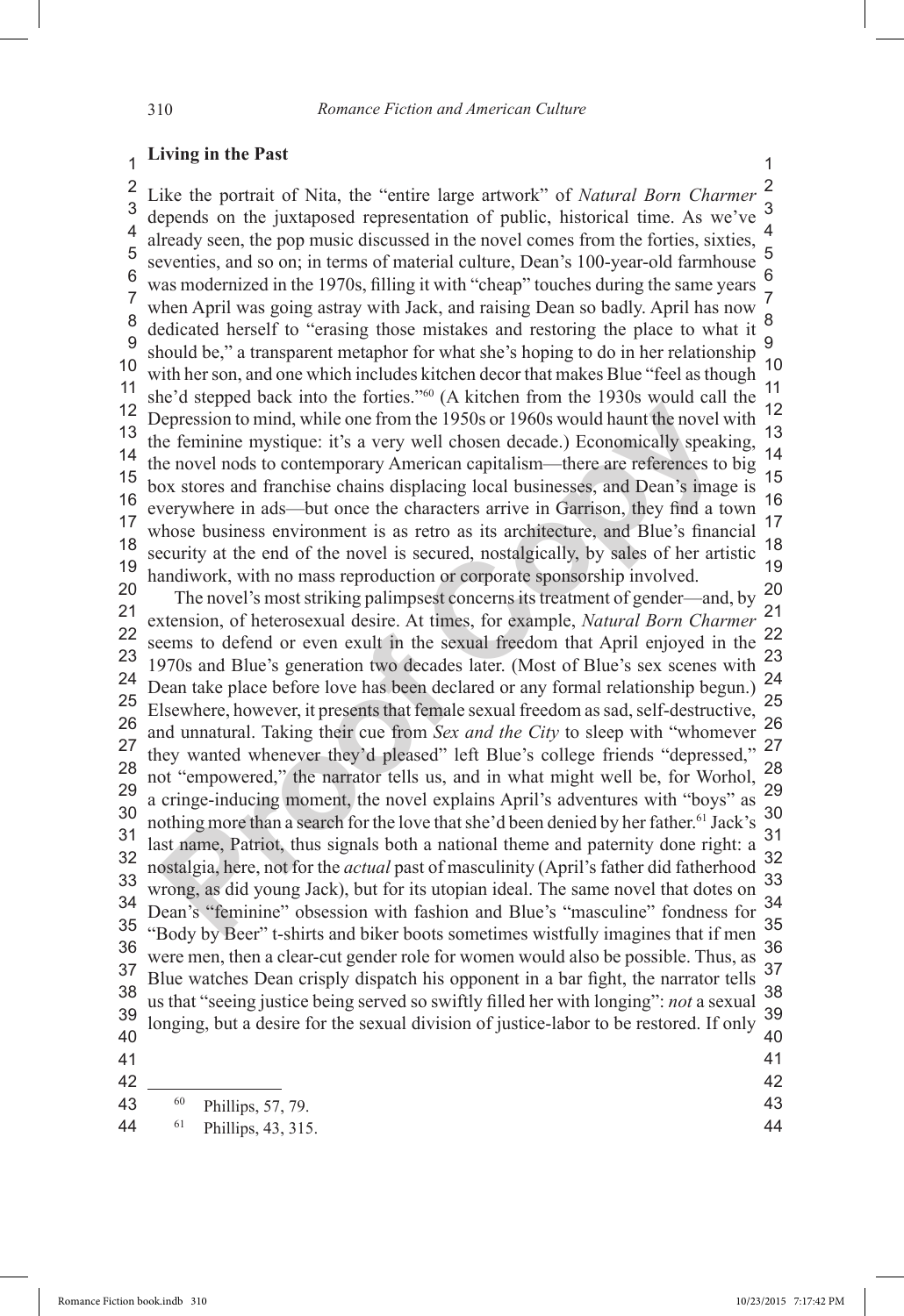men would step up and do the fighting for what's right, Blue thinks, as "chivalry" 1 demands, then women like her mother "wouldn't have to."62  $\mathcal{P}$  $\overline{2}$ 

 In her recent study *Why Love Hurts*, Eva Illouz offers a sociological explanation  $\overline{3}$ for such gender-role nostalgia. "Strongly coded gender practices," Illouz explains,  $\overline{\mathbf{A}}$ "enable the ritualization of relationships between the sexes—that is, they are  $\epsilon$ organized in clear patterns of meaning," and those clear patterns, in turn, "enable  $\frac{1}{6}$ play with meanings" of a kind that is deeply erotic.<sup>63</sup> The "semiotic certainty" of old-fashioned gender practices (clothing, behavior, and so on) was, in Illouz's account, "the condition for the creation of pleasurable ambiguous meanings," but  $\alpha$  $\overline{Q}$ the modern "rationalization of love" by feminism, science, and consumer culture  $\frac{1}{10}$  has made such certainty harder to come by.<sup>64</sup> As a result, "uncertainty and irony <sub>11</sub> dominate the cultural climate of romantic relationships."<sup>65</sup> The romance *novel*, 12 in Phillips's hands, offers an alternative to this irony: a compositional layering or juxtaposition of gender that gives us the best of both worlds. If Blue's "libido <sub>14</sub><br>or juxtaposition of gender that gives us the best of both worlds. If Blue's "libido <sub>14</sub> was way out of touch with her sexual politics," as we learn in an early love scene, 15 that moment of feminist self-consciousness signals to the reader that this novelist 16 knows full well that what is about to happen is problematic, or could be read that way.<sup>66</sup> Once that acknowledgment is given, we enter the realm of nostalgic 18 gender role-play: a theatrical performance of "strongly coded gender practices" 19 for the sake of pleasure.<sup>67</sup> In the novel's vision, these "domination and submission games" have no bearing on the power relationships between the characters once 21 the game is through, nor on the lives of readers.<sup>68</sup> 

Phillips's hands, offers an alternative to this irony: a compositional layerir juxtaposition of gender that gives us the best of both worlds. If Blue's "libias way out of touch with her sexual politics," as we learn in an The ekphrastic scene of Nita and her portrait also serves as a microcosm of  $_{23}$ the novel's treatment of time in terms of its characters. The cast of *Natural Born* 24 Dean (in their early thirties), April and Jack (both starting their fifties), and Nita 26 get at the novel's ideal and composite vision of love—the one that we readers are  $\frac{1}{28}$  actual marriage plots, but Dean's hesitant reconciliation with his mother, April, 30 unmistakably plays out like a scene between romantic partners ("Do you want 31 achieve a successful relationship with Blue.<sup>69</sup> Jack's gruff avowal of love to his 33 element that characterizes the romance novel as a form and as a necessary step in *Charmer* matches the painting's temporal pattern, juxtaposing Riley, Blue and in a single composition, as though four generational love stories were needed to  $\frac{1}{27}$ invited to gaze on, like Nita, with "yearning." Only the heterosexual couples get to dance?" he asks), and it *has* to happen, in the novel's structure, before he can daughter Riley likewise serves both as a displaced version of the "declaration"  $\frac{3}{34}$ 

| ັບບ |    |                                                                           | ◡◡ |
|-----|----|---------------------------------------------------------------------------|----|
| 37  | 62 | Phillips, 209.                                                            | 37 |
| 38  | 63 | Eva Illouz, <i>Why Love Hurts</i> (Malden, MA: Polity, 2012), 185–6, 196. | 38 |
| 39  | 64 | Illouz, 190, 191.                                                         | 39 |
| 40  | 65 | Illouz, $192$ .                                                           | 40 |
| 41  | 66 | Phillips, 228.                                                            | 41 |
| 42  | 67 | Illouz, $185$ .                                                           | 42 |
| 43  | 68 | Phillips, 304.                                                            | 43 |
| 44  | 69 | Phillips, 329.                                                            | 44 |
|     |    |                                                                           |    |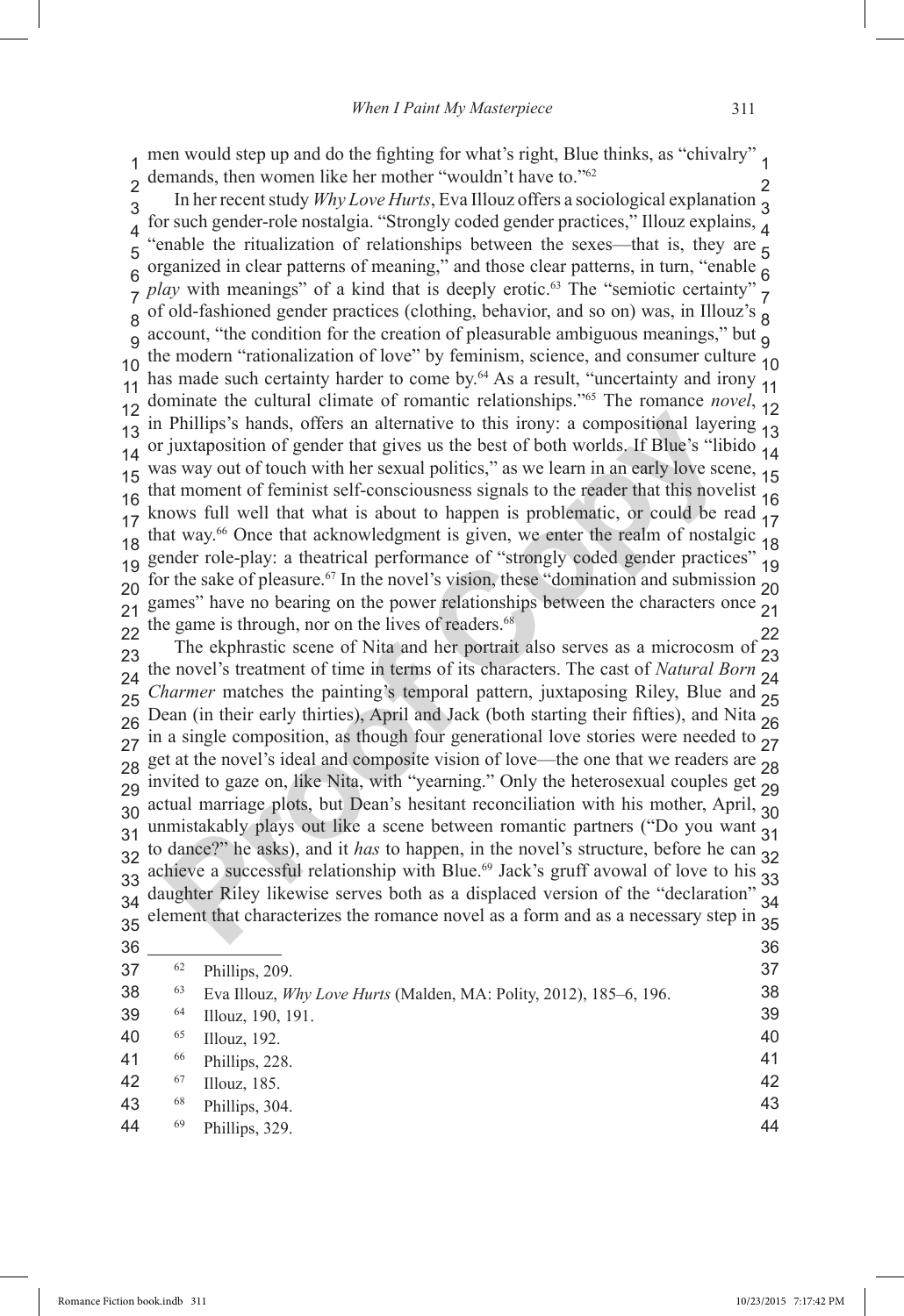$\overline{2}$   $\overline{Q}$ the town of Garrison, which she mostly owns, is presented as a second-chance  $\frac{1}{2}$  romance. (When she moved to Tennessee, decades before, Nita was disdained 3 as a gold-digging New Yorker who'd seduced the town's most important man. 4 Late in the book, at Blue's suggestion, the town's business leaders repent by  $\frac{1}{5}$ throwing her a birthday party, not least to sweeten her stance toward the economic 6 works.) Even Nita's bond with Blue gets defined in marital terms. "Nita loves me 8 his sexual and emotional reunion with April.<sup>70</sup> Widowed Nita's relationship with <sub>1</sub> redevelopment plan she has heretofore opposed. The ruse is transparent, but it  $\frac{1}{7}$ for better or for worse," Blue explains near the close.<sup>71</sup>

 9 The literal marriage plots of *Natural Born Charmer* are thus bound up in romantically informed narratives of family reunification and the rebuilding of 11 community—and as those "re-" prefixes suggest, in this novel, time and love 12 are not rivals, but collaborators. Rather than portending loss, time's forward 13 motion brings our characters the second chances they need to get love right. This 14 spiraling temporal structure is, as Pam Rosenthal has written, characteristic of 15 popular romance. The "loopy shape of the romance story," Rosenthal explains, 16 the past," whether this past belongs to the characters themselves, or to parents, 18 ancestors, or friends.<sup>72</sup> Turning, turning, things come round right—a structure that  $\frac{19}{19}$  for redemption (a new Adam, a new Eve, a new Jerusalem), but also the current  $\frac{1}{24}$  entanglement of romance fiction with American therapeutic and self-help culture. 22 Even as this novel extols the progress of some characters to maturity—notably  $_{23}$ Jack, who learns that "rock and roll might keep you young, but there was 24 Blue, its primary heroine, to set aside the maturity and independence she learned  $\frac{26}{26}$ so painfully when young.<sup>73</sup> There's a contrapuntal motion here, both forwards and 27 <br>(Nothing in the portrait speaks of childhood.) That portrait, however, is neither the  $\frac{1}{28}$  longest ekphrasis in the novel nor its final reflection on the aesthetics—and market  $\frac{30}{20}$  onmainly—and as uose Te-pientes suggest, in uns nove, the and to<br>prove the not rivals, but collaborators. Rather than porteding loss, time's forwato<br>notion brings our characters the second chances they need to get love rig usually entails an "ongoing plot making its way along a great circle route through suits not only the Christian roots of the genre, in which repetition is an opportunity  $\mathfrak{p}_0$ something to be said for finally growing up"—it is equally invested in the need for  $\frac{1}{25}$ backwards in time, which Nita's portrait hints at but does not entirely capture. appeal—of popular romance.

- hanging-with-romance.html; accessed January 4, 2014.
- Phillips, 349.

 41 Pam Rosenthal, "Time and Again: Hanging with the Romance Scholars," *History*  42 *Hoydens*, April 17, 2009, http://historyhoydens.blogspot.com/2009/04/time-and-again-Phillips, 348; for the "declaration" element in romance, see Pamela Regis, *A Natural History of the Romance Novel* (Philadelphia: University of Pennsylvania Press, 2003), 34–5. Phillips, 380.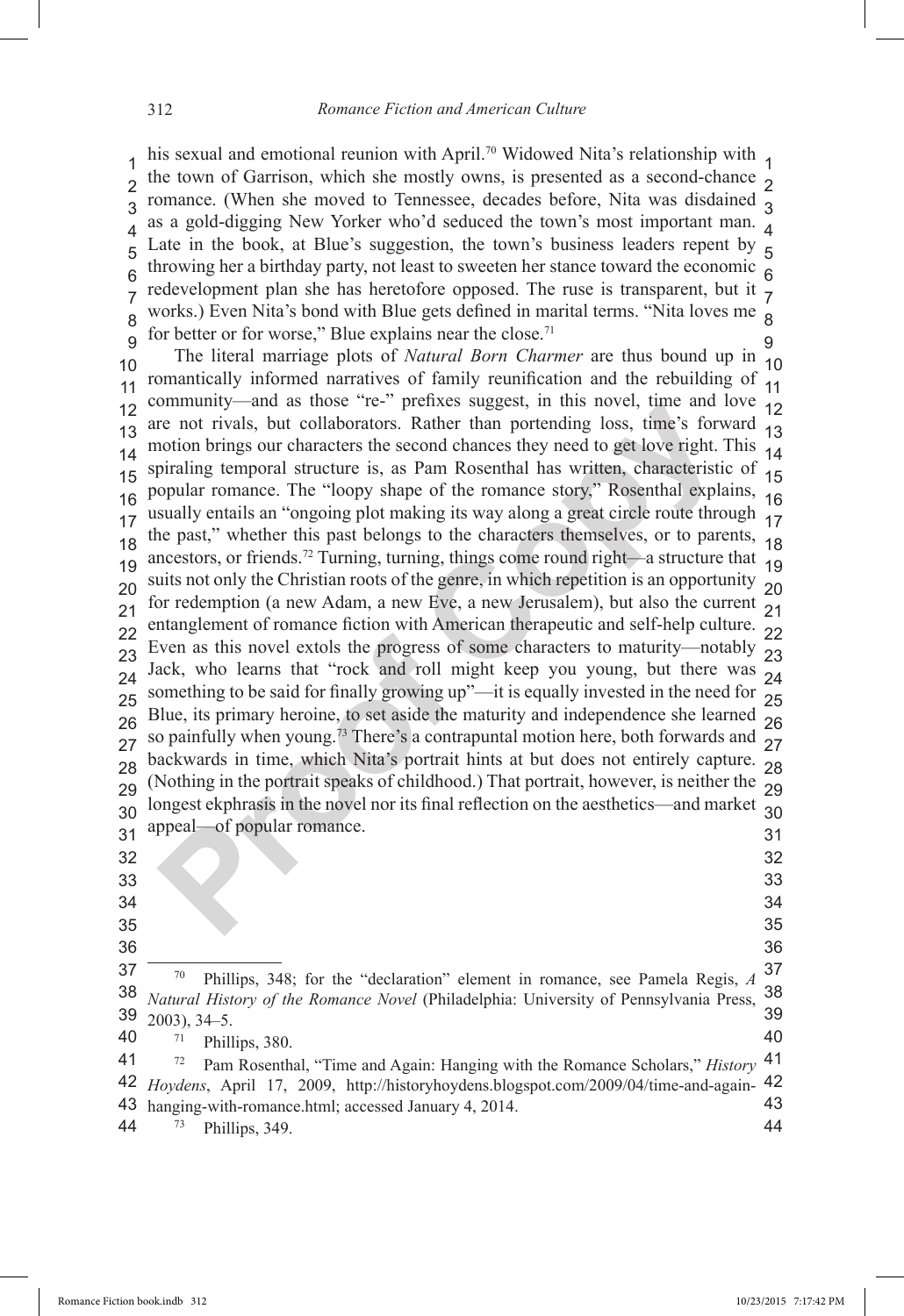#### **Sentimental Journey**  $\overline{1}$

  $\overline{2}$ In an influential account of the marriage plot, *Romance and the Erotics of Property* (1988), Jan Cohn argues that beneath its "surface story of romantic and sexual  $\overline{\mathbf{A}}$ love" the romance novel is fundamentally "a story about how the heroine gains access to money—to power—in a patriarchal society."<sup>74</sup> That access comes via her acquisition of the romance hero, a man whose "wealth ... property, and  $\frac{6}{5}$  $\overline{7}$ economic power, are basic attributes of his masculinity."75 Cohn's urtext is *Pride*   $\mathsf{R}$ *and Prejudice*, yet where Austen is memorably frank about "the amorous effects of 'brass'"—"beside her Joyce seems innocent as grass," as Auden quips in "Letter to Lord Byron"—the twentieth-century romance heroine's longings for "economic vengeance and appropriation" can never be directly articulated, Cohn asserts.<sup>76</sup> They must remain "carefully coded" and "heavily masked."77 Indeed, the heroine "must seem to seek *nothing*," neither money nor sex nor even love, "as if to confess to desire in any form were to confess to the deeper, the vengeful and aggressive, desires that are forbidden."78

 point taking "hooker money" from Dean, although that pair of fifties is part of their <sup>20</sup> sex play, not a fee for service.<sup>79</sup> Rather than gaining financial security (and thus  $\frac{21}{22}$  Phillips's novel plays deftly with this tradition. Blue needs "access to money to power": she starts out broke, her meager savings appropriated by her mother to ransom some kidnapped girls in Columbia, and she spends much of the novel talking about money, bargaining for money, working for money, and even at one power) through Dean, however, she gains power, and thus money, by regaining access to her own potential as an artist: a therapeutic, temporally "loopy" plot that restores her power by revisiting the traumas that robbed her of it.

serts.<sup>76</sup> They must remain "carefully coded" and "heavily masked."<sup>77</sup> Indeed, the<br>roine" "must seem to seek *nothing*," neither money nor sex nor even love, "aron'ess to desire in any form were to confess to the deeper, As her "only female professor" realized, Blue's childhood was marked by a lack of stability and security. Her mother's charity abroad was spite at home, or at least neglect; when the professor says that Blue's paintings reveal her to be "*an insecure girl looking for a romanticized world to hide in*," we're meant to see her as correct, though shaming.<sup>80</sup> Blue's landscapes are feminine—or, in Worhol's term, "effeminate"—and in response to her professor's words, Blue internalizes those antieffeminate, masculinist values. After "making a statement" with brutal art, she drops out of school to support herself, barely, through unambitious, unreflective portraits of "dogs and children."81 This is still Blue's position when she decides to

| 36  | 74 | Jan Cohn, Romance and the Erotics of Property: Mass-Market Fiction for Women 36 |    |
|-----|----|---------------------------------------------------------------------------------|----|
| -37 |    | (Durham and London: Duke University Press, 1988), 5, 3.                         | 37 |
| 38  | 75 | Cohn, 127.                                                                      | 38 |
| 39  | 76 | Cohn, 173.                                                                      | 39 |
| 40  | 77 | Cohn, 5.                                                                        | 40 |
| 41  | 78 | Cohn. 5.                                                                        | 41 |
| 42  | 79 | Cohn, 3; Phillips, 184.                                                         | 42 |
| 43  | 80 | Phillips, 147.                                                                  | 43 |
| 44  | 81 | Phillips, 201.                                                                  | 44 |
|     |    |                                                                                 |    |

 $\mathbf{1}$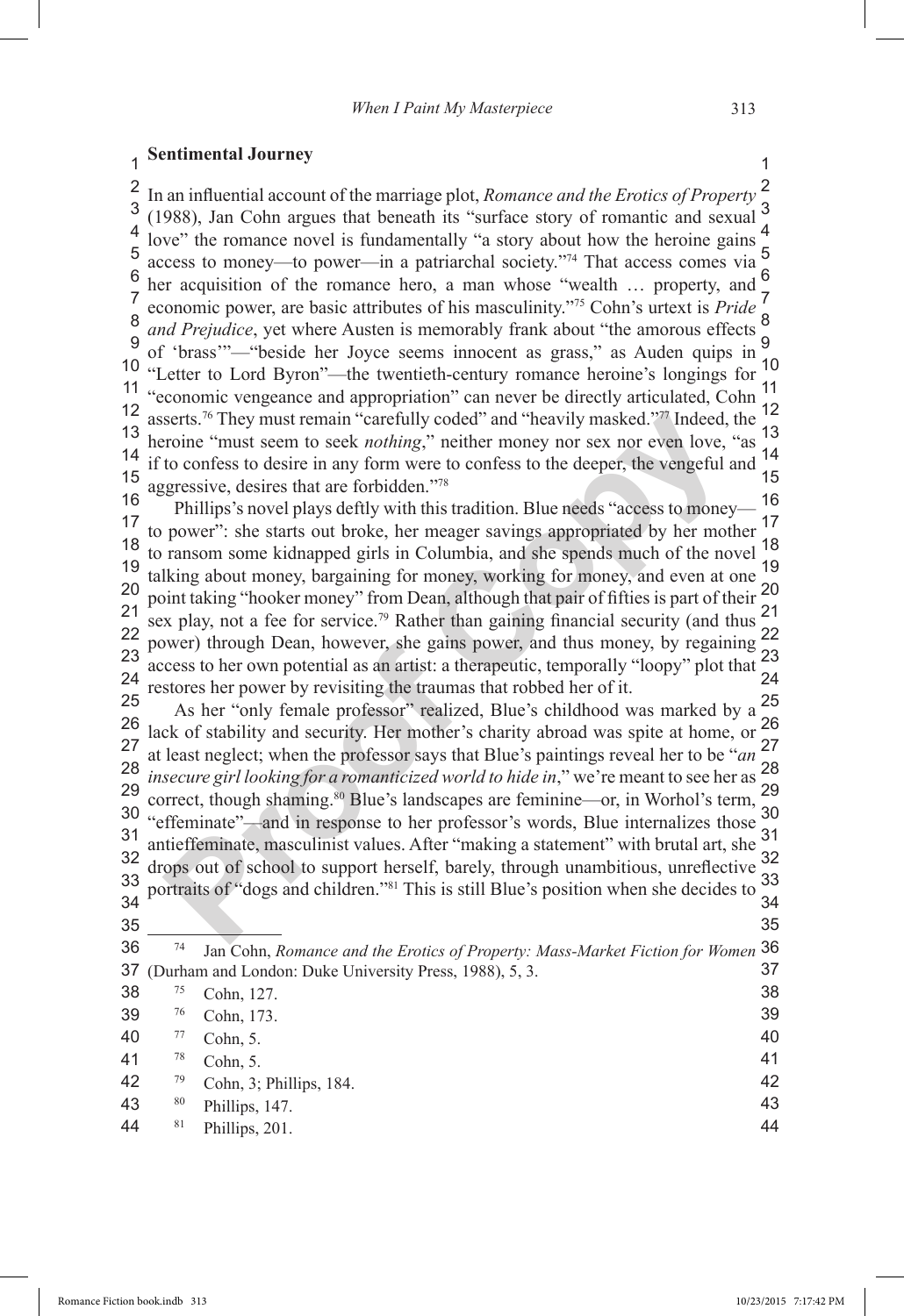$\overline{2}$  the mirror image of Blue's mother, the nunlike Virginia. Nita spars with Blue in a  $\frac{1}{2}$  therapeutic way, allowing the younger woman to give voice to what Cohn might 3 the mother.<sup>82</sup> Yet she also holds tight to Blue, as her other never did, going so far  $\frac{4}{5}$  as to plant a necklace in Blue's purse when she tries to leave town, so that she can  $\frac{1}{6}$  accept Nita's portrait commission. Cranky, selfish, conservative Nita is, of course, call the "vengeful and aggressive" emotions she has never let herself feel towards  $\frac{3}{4}$ then send the police to bring her back.<sup>83</sup>

  $\overline{Q}$  romance narrative (Blue/Dean) and with its story of artistic-cum-financial triumph. g and this artistic success allows her to return to the farmhouse to start painting 11 murals, as April has long asked. The murals start, but falter—internally, something 12 hasn't been resolved—so she takes a break to go for a Fourth of July walk in the 13 throughout the novel, as radically inauthentic, a strategy to compensate for her lack 15 of dependable family. On the walk, the couple play a "kinky game of prison break," 16 in which Blue plays a prisoner whose bid for freedom (that is, independence) is 17 "old feelings of wanting to belong."<sup>85</sup> Left as "fragile and defenseless as the child  $\frac{1}{20}$  she'd once been," she has the artistic breakthrough we've been waiting for, and a 21 paragraph later, she's painting murals that are unlike the "gooey landscapes of her 22 college years": they're "all wrong," but she'd "never done anything she'd loved 23 nuas), as Applinations, as Applinations, an action of the mean start, but antic—meterinary, sometime and then resolved—so she takes a break to go for a Fourth of July walk in those was the movel, as radically inauthentic, Phillips braids this surrogate-mother/daughter plot with the novel's primary In the course of a single chapter, for example, Blue finishes the portrait of Nita,  $\frac{1}{10}$ woods with Dean. The date is significant: Blue's independence has been presented,  $\frac{1}{14}$ stopped when Dean, as sexy guard, captures, searches, and makes love to her.<sup>84</sup> The game is erotically satisfying, but emotionally unsettling. It stirs up Blue's 19 more."86

 murals as "sentimental bullshit," effectively channeling her old professor. $87 \text{``You're}$  25 26<br>going to hate them," she warns Dean "in a small, stricken voice" when we finally get the ekphrasis of those murals.<sup>88</sup> A "woodland glade of mist and fantasy," their 28 an assortment of fairies peeking out on "blooms never seen in nature." "They're 30 in Dean's "masculine" house.<sup>89</sup> After Dean reassures her with sex, however, and  $\frac{31}{22}$  after Nita reassures her by having the police bring her back to town (a nonerotic 33 encore of the prison break motif), this self-doubt dissipates. Blue paints cheerful, 34 The love and vulnerability don't last. Just pages later, Blue dismisses her own  $\frac{1}{25}$ profusion of images includes rainbows, a unicorn, an "apple-cheeked" cloud, and terrible," she insists; they "belong in a—a kid's bedroom or a—a preschool," not  $\frac{1}{31}$ 

| 36<br>82<br>Cohn, 5.<br>37<br>The romance-savvy reader will recognize this as a tactic from His Girl Friday. It's 37<br>83<br>38<br>another metatextual gesture, or at least an allusive one.<br>39<br>84<br>Phillips, 304.<br>40<br>85<br>Phillips, 307.<br>41<br>86<br>Phillips, 307.<br>42<br>87<br>Phillips, 311.<br>43<br>88<br>Phillips, 350, 351.<br>44<br>89<br>Phillips, 351, 352. |  |    |
|---------------------------------------------------------------------------------------------------------------------------------------------------------------------------------------------------------------------------------------------------------------------------------------------------------------------------------------------------------------------------------------------|--|----|
|                                                                                                                                                                                                                                                                                                                                                                                             |  | 36 |
|                                                                                                                                                                                                                                                                                                                                                                                             |  |    |
|                                                                                                                                                                                                                                                                                                                                                                                             |  | 38 |
|                                                                                                                                                                                                                                                                                                                                                                                             |  | 39 |
|                                                                                                                                                                                                                                                                                                                                                                                             |  | 40 |
|                                                                                                                                                                                                                                                                                                                                                                                             |  | 41 |
|                                                                                                                                                                                                                                                                                                                                                                                             |  | 42 |
|                                                                                                                                                                                                                                                                                                                                                                                             |  | 43 |
|                                                                                                                                                                                                                                                                                                                                                                                             |  | 44 |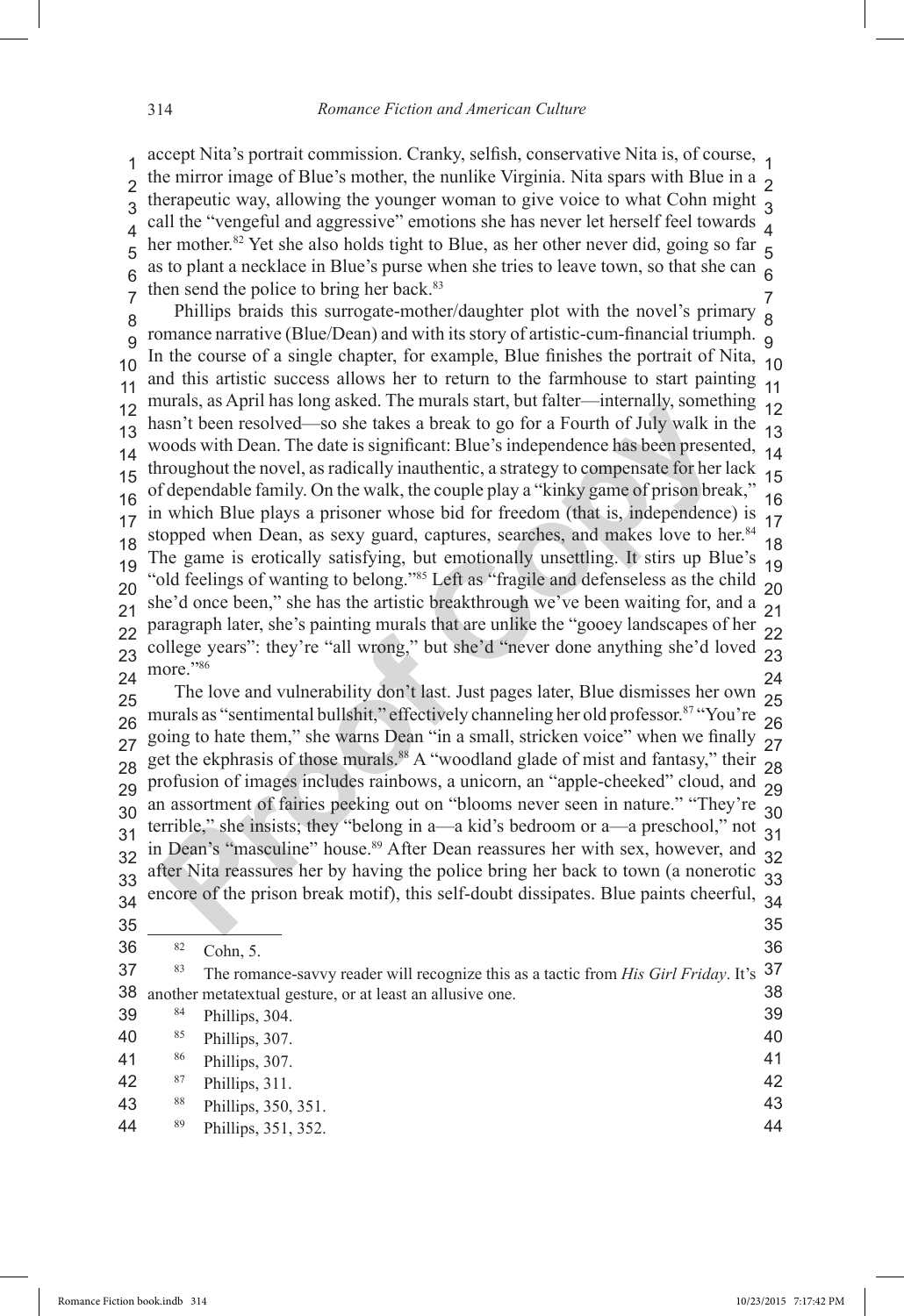# *When I Paint My Masterpiece* 315

childlike imagery on the jailhouse walls, and turns down one policeman's request  $\lambda$  to paint "a warning to obey the law."<sup>90</sup> Having found the love she lacked as  $a_2$  $\mathcal{L}$ child, from Dean and Nita alike, Blue is free to defy "the law," whether by that we  $\mathbf{z}$ mean the academic rules about "good art" that she learned at college, or the law of  $\overline{A}$  $\overline{\mathbf{A}}$ linear time, in which childhood pleasures and vulnerabilities must be left behind  $\frac{1}{5}$ to survive in a threatening world. 

 $\overline{7}$ 

## **Money (That's What I Want)**

 10 Over and beyond its "surface story of romantic and sexual love," as Cohn might 11 say, *Natural Born Charmer* tells the a story about how Blue regains access to 12 artistic power—and thus, eventually, to money—in an *aesthetically* patriarchal 13 society, one in which her access to cultural capital and to a responsive audience 13 14 have both been blocked by the antieffeminate gatekeepers of academia.<sup>91</sup> In order 14 15 for this rebirth to happen, Blue has to be recaptured by a normative "feminine" 16 life of heterosexual coupledom and domesticity: first figuratively, in the woods, by 17 Dean the prison guard, and then literally, dragged home on trumped-up charges at 18 an older woman's behest. Yet is the fact that her transformation happens through 18 19 painting a jailhouse ironic, or a sly, preemptive joke? My money is on the latter, 20 since from that point on, Blue is both a confident artist *and* a marketable one, 21 and the reader is invited to savor her success through a series of playful twists on 22 romance convention, each of which highlights our own sense of "belonging" as romance readers. 

ust power—and may, eventually, to money—in an *aesynetically* partiactive, one in which her access to cultural capital and to a responsive audience in this rebirth to happen, Blue has to be recaptured by a normative "femin 25 rich hero to propose? Here, with help from Nita, Blue's work gets picked up by 26 "the most prestigious dealer in the South."<sup>92</sup> Flush with success, Blue sets about 26 27 painting full-time, living alone in the farmhouse as Dean heads to Chicago for the 28 fall season. It's our hero, now, who's "fragile" and defenseless, racing home in 29 the final chapter to check if Blue still wants him, and it's Blue who then proposes, 30 in a "bristling," utterly unromantic way.<sup>93</sup> The reversals continue. Dean may be 30 31 rich, but with the end of his football career in sight, his "future direction" comes 32 from his new wife: with April, Dean has begun "marketing a whimsical line of 33 clothes based on Blue's designs" that will sustain him over the long haul.<sup>94</sup> Blue's 33 34 professor warned her that "sofa paintings don't make good art," but once Dean's 35 business is underway, Blue's art will serve, not just as a "sofa painting," but as the 36 *model for the sofa*, since Dean and April plan to branch out into "furniture and Do professors claim that the marriage plot hinges on the heroine's getting a 24 

| 39 |    |                | 39 |
|----|----|----------------|----|
| 40 | 90 | Phillips, 362. | 40 |
| 41 | 91 | Cohn, 5.       | 41 |
| 42 | 92 | Phillips, 379. | 42 |
| 43 | 93 | Phillips, 369. | 43 |
| 44 | 94 | Phillips, 384. | 44 |

 $\overline{7}$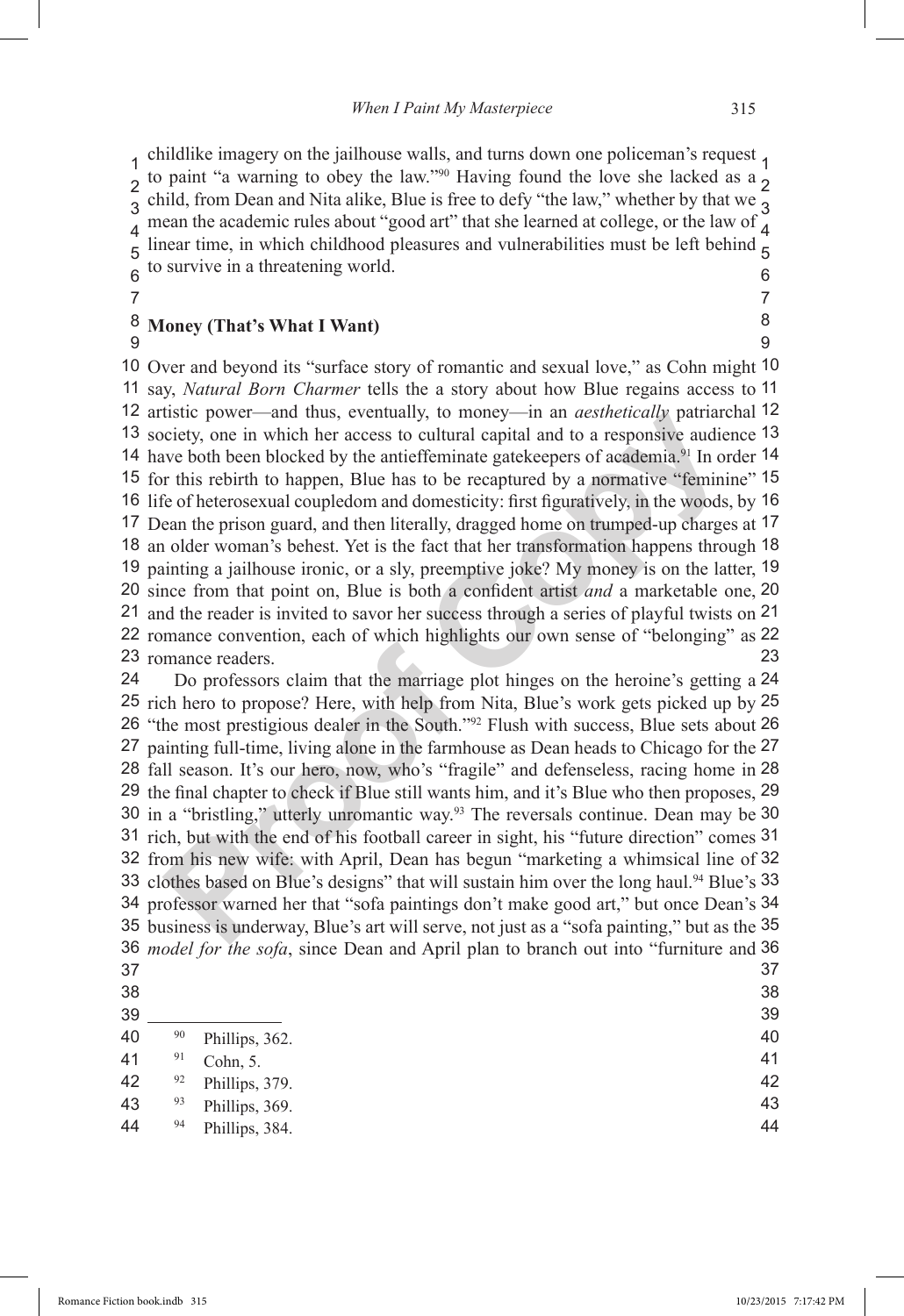$\overline{2}$  home décor."<sup>95</sup>As for whether that makes it "good art," academically speaking, the who knew nothing about great art, but knew what they liked": a nod to the readers 3 who give popular romance fiction such a large, enduring share of the publishing  $\frac{1}{4}$ novel hardly cares. Blue's paintings are "selling like crazy" to "ordinary people, market, whatever its status as "great art."<sup>96</sup>

  $\overline{Q}$  Let me press this close reading one step further. Blue's purchasers, we're  $\frac{5}{6}$ told, are people "who knew what they liked."<sup>97</sup> This is a riposte not simply to  $\frac{6}{7}$  highbrow criticism (the sort that defines "great art"), but to the aspirational reader, and the social property of the social property of the social property of the social property of the social property of the social prop listener, or viewer who professes to like only the best in art, in search of social  $\frac{1}{9}$  kind of consumer, as we saw through his fetishizing of the novel's first artwork,  $\frac{11}{11}$ that bootleg Dylan CD. And, indeed, Phillips's description of Blue's audience in 12 *Blood on the Tracks*. "Little red wagon, little red bike," Dylan sings, "I ain't no 14 (my emphasis).<sup>98</sup> Monty may love his bootleg CD for its rarity, and love Dylan  $_{16}$  something much closer to the mix of childlike imagery and adult pathos we find in 18 approval. Monty, this novel's "Poetry Man," was our exemplary figure for that  $\frac{1}{10}$ the novel's final pages echoes a line from "Buckets of Rain," the closing song on  $\frac{1}{13}$ monkey, but *I know what I like* / I like the way you love me, strong and slow" (per Hamill's description) as a modernist hero, but in the song itself, Dylan "likes" Blue's paintings, and in Phillips's romance.

 20<br>Blue has painted for Dean as a wedding present.<sup>99</sup> In its "magical world of summer and winter, spring and fall," all happening at the same time, we recognize image 22 after image from the novel.<sup>100</sup> Many recall unhappy or uneasy scenes, transforming  $\frac{2}{23}$ each through art into something upbeat. We see Blue in the beaver suit she wore 24 in the opening chapter, but now she's not financially desperate, just dressed up 25 for Halloween. Jack plays guitar with his daughter, but there's no sign (as in  $\frac{1}{26}$ ) the original scene) that he's just realized he'd abandoned Riley to an unloving 27 mother, and so on. We see Blue and Dean, their family, and the town of Garrison 28 celebrating Christmas, the Fourth of July, the Super Bowl, and Nita's birthday. We 29 see a promise of children, although Blue is not pregnant at any point in the book. 30 Finally, tucked in a corner, we see the stylized gypsy caravan that April bought for 31 firmly in place," we read, in the last words of the novel. "She and Dean stood  $\frac{3}{3}$  at oboute Dy Mar CD. And, intelect, 1<sup>nmps</sup> seaschpinon of Direct and once a dimention of Direct and and on the *Tracks*. "Little red wagon, little red bike," Dylan sings, "I ain't onkey, but *I know what I like* / I like The final paragraphs of *Natural Born Charmer* describe a "huge canvas" which the farm, where Blue has lived for much of the text. "Thick vines held the wheels nearby, and the people they loved danced all around them."101

 musical fashion, the novel's key scenes and themes, weaving them into a major-  $\frac{36}{9}$  As closure, this painting functions in several ways. It recapitulates, in an almost 35

| 38 | 95  | Phillips, 147, 384.                            | 38 |
|----|-----|------------------------------------------------|----|
| 39 | 96  | Phillips, 384.                                 | 39 |
| 40 | 97  | Phillips, 384.                                 | 40 |
| 41 | 98  | Dylan, "Buckets of Rain," Blood on the Tracks. | 41 |
| 42 | 99  | Phillips, 384.                                 | 42 |
| 43 | 100 | Phillips, 385.                                 | 43 |
| 44 | 101 | Phillips, 385.                                 | 44 |
|    |     |                                                |    |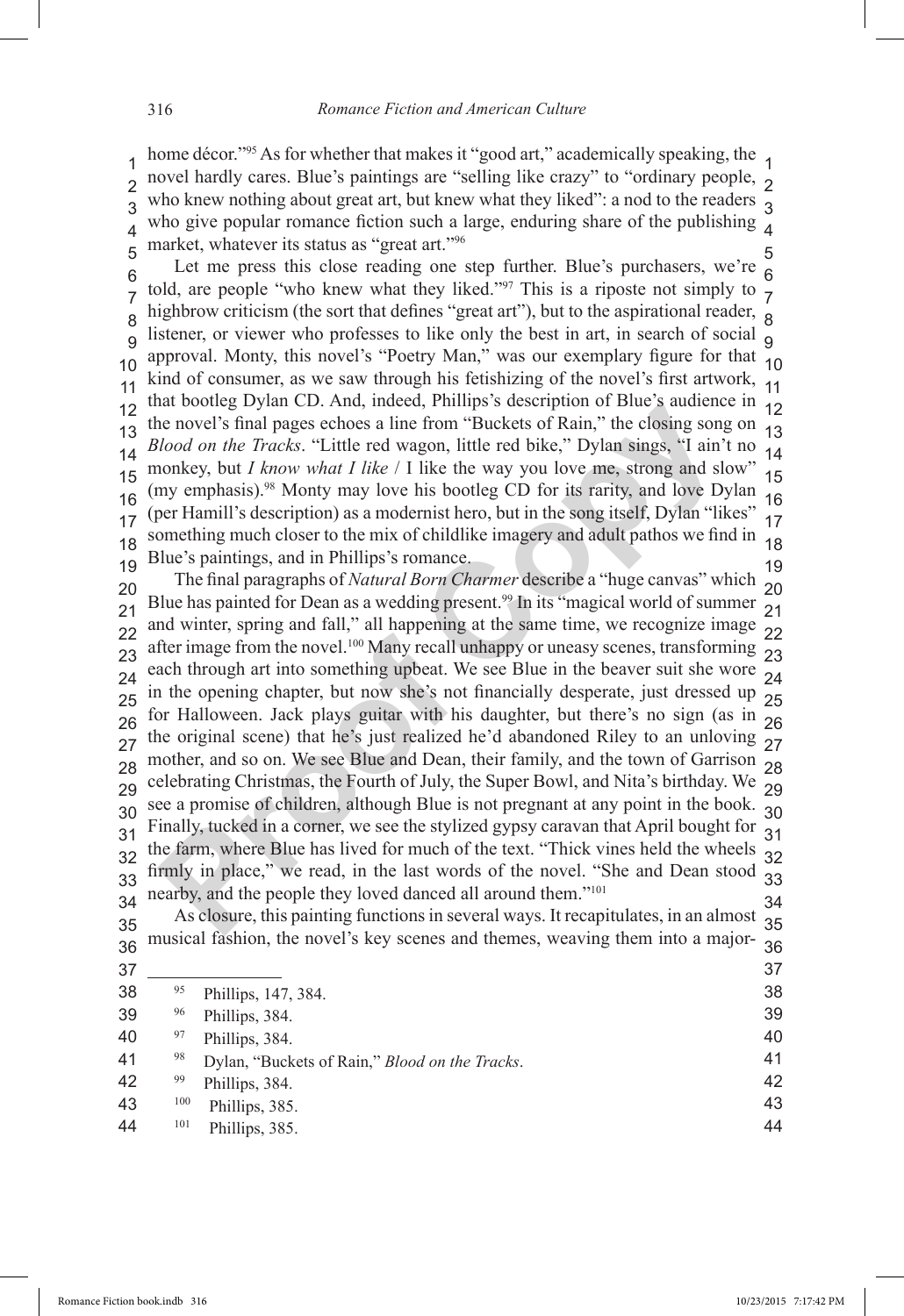123456789 key finale. It gives us a privileged glimpse, as though from above, of what we might call the *providential design* behind the novel: the "matrix of harmonies," in the poet Ronald Johnson's phrase, in which every event, even the sad ones, fits and contributes to a happy denouement. Tonally, its childlike imagery is consoling, but not cloying, in part because the canvas also hints at time's passage and loss. Dean  $_{\rm g}$ and Blue may both now be "steadfast," but the dance that goes on around them  $\frac{1}{6}$ reminds us of the scenes where dance signaled change and temporal motion: the  $\frac{1}{7}$ time when Nita, a former Arthur Murray dance instructor, taught Riley to carry herself with old-fashioned poise; the time Dean felt the "ladderlike structures" of

123456789  $\overline{Q}$ his DNA drawing him "back to the source. The dance" as he watched his father 10 and mother strut to rock and roll.<sup>102</sup> Nita will die, but her values of self-discipline <sub>11</sub> and 11 11 and artistry will survive; Jack and April won't be dancing forever, but the dance 12 12 itself goes on. 13 13

self goes on.<br>
To end the novel with the phrase, "the people they loved danced all aroum," then, is to conjure up the kind of mixed emotions we associate with happen; then is to conjure up the kind of mixed emotions we as 14 15 16 17 18 19 20 21 22 23 24 25 26 27 28 29 30 31 32 To end the novel with the phrase, "the people they loved danced all around 14 them," then, is to conjure up the kind of mixed emotions we associate with happy 15 tears: the ones we conventionally shed at weddings (the painting's a wedding 16 17 mother / daughter fights with mother / daughter reconciles with mother," as  $18$ Worhol sums up the plot), and so on.<sup>103</sup> "For me," writes Worhol, "the tears signify  $\frac{1}{19}$ the relief that comes with the resolution of a powerful narrative line, moving from 20 21 everything is, in the end, as it somehow *had to be*.<sup>104</sup> It's a wonderful image for 22 "the romantic," as Henry James describes it: a world which "can reach us only 23" 24 Worhol, our knowledge that "the romantic" emerges in real life only momentarily, 25 at best, brings about "a sense of cringing, then, that accompanies the good cry," 26 27 the consolation of knowing that this knowledge must be shared, since it's been 28 29 a bust," Dylan sings in the final lines of *Blood on the Tracks*; in the face of that  $\frac{30}{30}$ knowledge, "you do what you must do, and you do it well / I do it for you, honey 31 32 present), at the reunions staged in women's films and TV series ("daughter loves  $17$ possession, to loss, to restitution": a narrative structure that leaves us feeling that  $\frac{1}{21}$ through the beautiful circuit and subterfuge of our thought and our desire." To but "cringing" doesn't get at the poignant sweetness of that knowledge, here, or  $\frac{1}{27}$ conjured by the book in such an artful, memorable way.<sup>105</sup> ("Life is sad, life is  $\frac{1}{29}$ baby, can't you tell?")

33 34 35 36 37 38 39 33 and cringe at the way the painter and novelist have tried to make us suckers for an  $\frac{1}{34}$ and cringe at the way the painter and novelist have tried to make us suckers for an 34<br>American ideal where Christmas and football and procreation and rootedness reign 35 supreme—an America where other versions of the good life are nowhere in sight. 36 (Where's Virginia Bailey? As the novel ends, she's off in Columbia, "standing up 37 for those with no voices."<sup>106</sup> Dean sent her a cell phone.) Still, if we've read this  $\frac{38}{36}$ 39 "This is *what you like*, isn't it?" the painting thus demands. We can say "no,"

- 43 43 44 <sup>105</sup> Worhol, 60.
- 44 <sup>106</sup> Phillips, 383.

 $\overline{2}$  $\overline{3}$  $\overline{\mathbf{A}}$ 5 6  $\overline{7}$  $\mathsf{R}$ 

<sup>40</sup> 41 42 40 41 42 102 Phillips, 379, 313–14. <sup>103</sup> Worhol, 59. <sup>104</sup> Worhol, 59.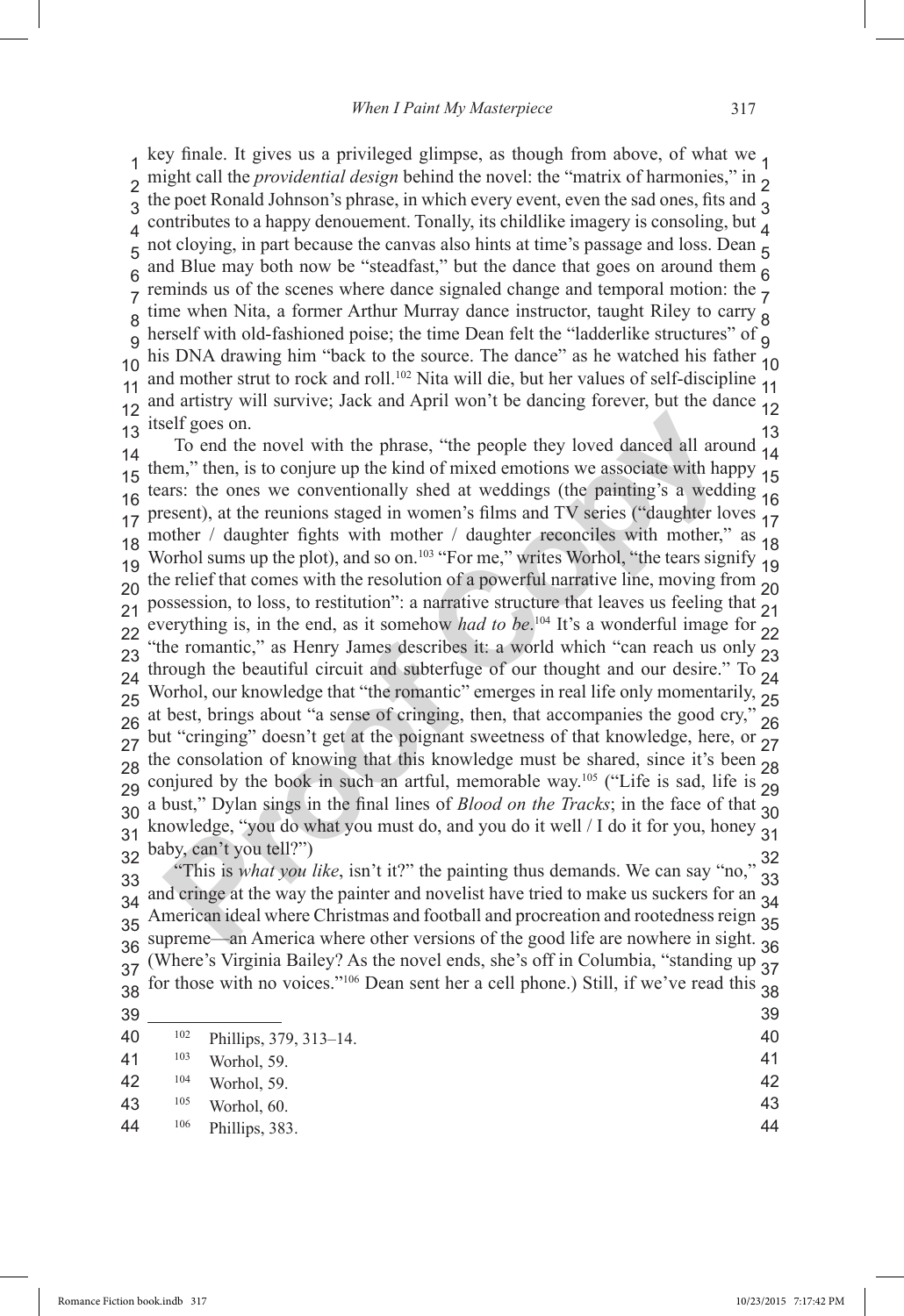| 1<br>$\overline{2}$<br>3<br>4<br>5<br>6<br>7 | far, we're likely instead to respond the way Nita did to her portrait, studying that 1<br>ideal scene with "yearning." <sup>107</sup> And whether we're in the circle or out of it, the 2<br>complexity Phillips has brought to the generically mandated "happily ever after"<br>ending is undeniable, and impressive. In her hands, the popular romance novel<br>shows its potential as a commercial, conventional, thoughtful, and rewarding work<br>of art. | $\overline{3}$<br>4<br>5<br>6<br>7 |
|----------------------------------------------|----------------------------------------------------------------------------------------------------------------------------------------------------------------------------------------------------------------------------------------------------------------------------------------------------------------------------------------------------------------------------------------------------------------------------------------------------------------|------------------------------------|
| 8<br>9                                       | <b>Works Cited</b>                                                                                                                                                                                                                                                                                                                                                                                                                                             | 8<br>9                             |
| 10                                           | Brownstein, Carrie. "Blood on the Tracks." In The Cambridge Companion to Bob                                                                                                                                                                                                                                                                                                                                                                                   | 10                                 |
| 11                                           | Dylan, edited by Kevin Dettmar, 155–59. New York: Cambridge University                                                                                                                                                                                                                                                                                                                                                                                         | 11                                 |
| 12                                           | Press, 2009.                                                                                                                                                                                                                                                                                                                                                                                                                                                   | 12                                 |
| 13                                           | Cohn, Jan. Romance and the Erotics of Property: Mass-Market Fiction for Women.                                                                                                                                                                                                                                                                                                                                                                                 | 13                                 |
| 14                                           | Durham and London: Duke University Press, 1988.                                                                                                                                                                                                                                                                                                                                                                                                                | 14                                 |
| 15                                           | Dal-Ja's Spring [Dalja-ui Bom], Episode 16. Directed by Lee Jae-sang. Written by                                                                                                                                                                                                                                                                                                                                                                               | 15                                 |
| 16                                           | Kang Eun-kyung. Korean Broadcasting System, 2007.                                                                                                                                                                                                                                                                                                                                                                                                              | 16                                 |
| 17                                           | Doody, Margaret Anne. The True Story of the Novel. New Brunswick, NJ: Rutgers                                                                                                                                                                                                                                                                                                                                                                                  | 17                                 |
| 18<br>19                                     | University Press, 1996.                                                                                                                                                                                                                                                                                                                                                                                                                                        | 18<br>19                           |
| 20                                           | Dylan, Bob. Blood on the Tracks, © Sony Music Entertainment, LP, 1974;<br>Compact Disc, 2003.                                                                                                                                                                                                                                                                                                                                                                  | 20                                 |
| 21                                           | Emerson, Ralph Waldo. "The Problem." In Essays and Poems by Ralph Waldo 21                                                                                                                                                                                                                                                                                                                                                                                     |                                    |
| 22                                           | Emerson, 437. New York: Barnes and Noble Classics, 2004.                                                                                                                                                                                                                                                                                                                                                                                                       | 22                                 |
| 23                                           | Gil, Andy, and Kevin Odegard. Simple Twist of Fate: Bob Dylan and the Making 23                                                                                                                                                                                                                                                                                                                                                                                |                                    |
| 24                                           | of Blood on the Tracks. Cambridge, MA: Da Capo Press, 2004.                                                                                                                                                                                                                                                                                                                                                                                                    | 24                                 |
| 25                                           | Hamill, Pete. Original Liner Notes to Blood on the Tracks. http://www.bobsboots. 25                                                                                                                                                                                                                                                                                                                                                                            |                                    |
| 26                                           | com/CDs/cd-b28 Hamilltext.html. Accessed January 4, 2014.                                                                                                                                                                                                                                                                                                                                                                                                      | 26                                 |
| 27                                           | Higgins, Leslie. The Modernist Cult of Ugliness: Aesthetic and Gender Politics. 27                                                                                                                                                                                                                                                                                                                                                                             |                                    |
| 28                                           | New York: Palgrave Macmillan, 2002.                                                                                                                                                                                                                                                                                                                                                                                                                            | 28                                 |
| 29                                           | Huyssen, Andreas. After the Great Divide: Modernism,<br>Mass<br>Culture,                                                                                                                                                                                                                                                                                                                                                                                       | 29<br>30                           |
| 30                                           | Postmodernism. Bloomington: Indiana University Press, 1986.                                                                                                                                                                                                                                                                                                                                                                                                    | 31                                 |
| 31<br>32                                     | Illouz, Eva. Why Love Hurts. Malden, MA: Polity, 2012.<br>Jaane Tu  Ya Jaane Na. Directed by Mansoor Khan. UTV Communications, 32                                                                                                                                                                                                                                                                                                                              |                                    |
| 33                                           | 2008. Film.                                                                                                                                                                                                                                                                                                                                                                                                                                                    | 33                                 |
| 34                                           | James, Henry. The Critical Muse: Selected Literary Criticism. New York: Penguin 34                                                                                                                                                                                                                                                                                                                                                                             |                                    |
| 35                                           | Books, 1987.                                                                                                                                                                                                                                                                                                                                                                                                                                                   | 35                                 |
|                                              | 36 Phillips, Susan Elizabeth. Natural Born Charmer. New York: Avon Books, 2007.                                                                                                                                                                                                                                                                                                                                                                                | 36                                 |
|                                              | 37 Polan, Dana. "Brief Encounters: Mass Culture and the Evacuation of Sense." In 37                                                                                                                                                                                                                                                                                                                                                                            |                                    |
| 38                                           | Studies in Entertainment: Critical Approaches to Mass Culture, edited by 38                                                                                                                                                                                                                                                                                                                                                                                    |                                    |
| 39                                           | Tania Modleski, 168-87. Bloomington: Indiana University Press, 1986.                                                                                                                                                                                                                                                                                                                                                                                           | 39                                 |
| 40                                           | Regis, Pamela. A Natural History of the Romance Novel. Philadelphia: University                                                                                                                                                                                                                                                                                                                                                                                | 40                                 |
| 41                                           | of Pennsylvania Press, 2003.                                                                                                                                                                                                                                                                                                                                                                                                                                   | 41                                 |
| 42<br>43                                     |                                                                                                                                                                                                                                                                                                                                                                                                                                                                | 42<br>43                           |
| 44                                           | 107<br>Phillips, 294.                                                                                                                                                                                                                                                                                                                                                                                                                                          | 44                                 |
|                                              |                                                                                                                                                                                                                                                                                                                                                                                                                                                                |                                    |